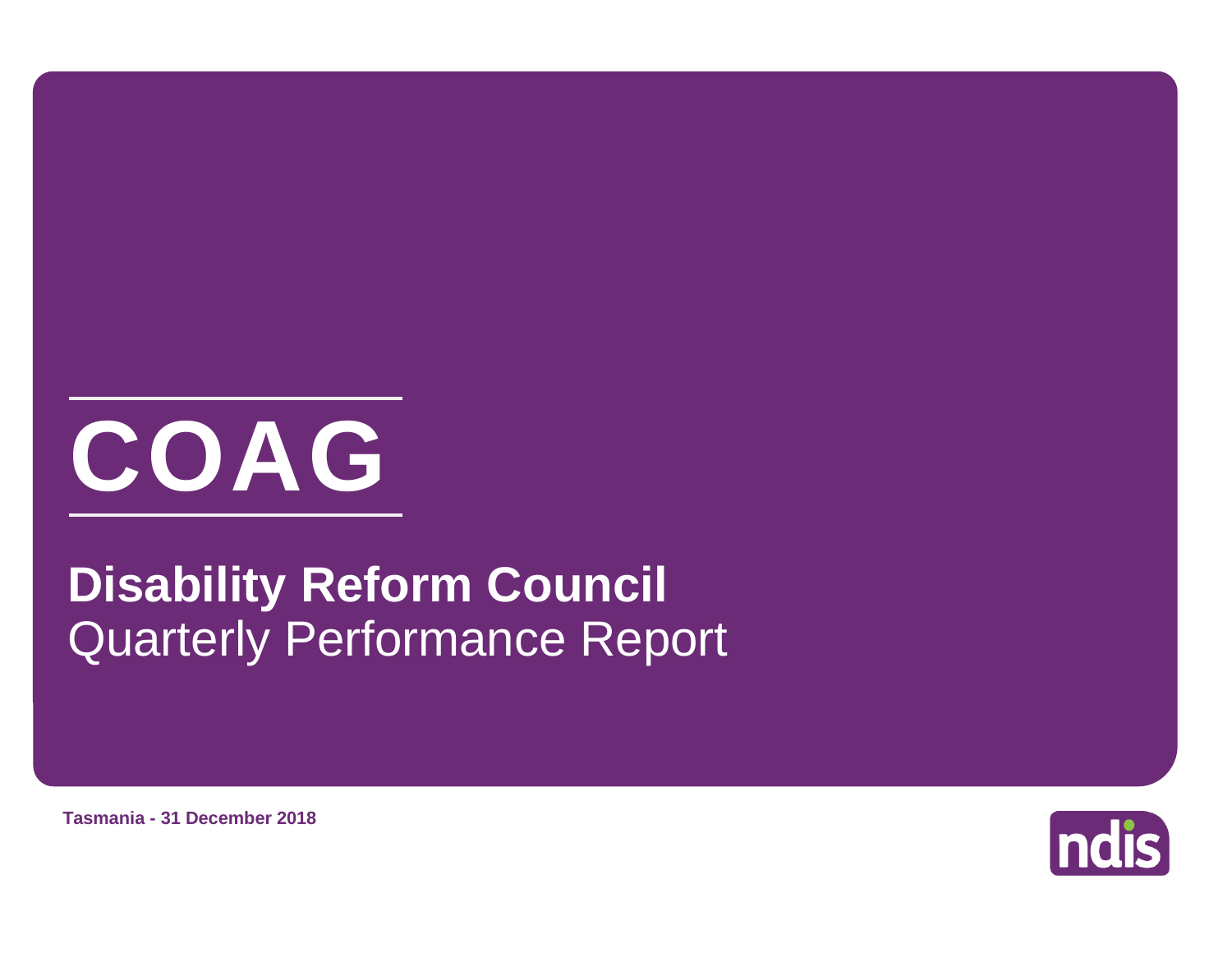

### **Overview**

I

**This report is a summary of the performance and operations of the NDIA in Tasmania for Quarter 2 of 2018-19 (01 October 2018 - 31 December 2018).**

**It is the tenth quarterly report during the NDIS Transition period, which commenced on 1 July 2016.** 

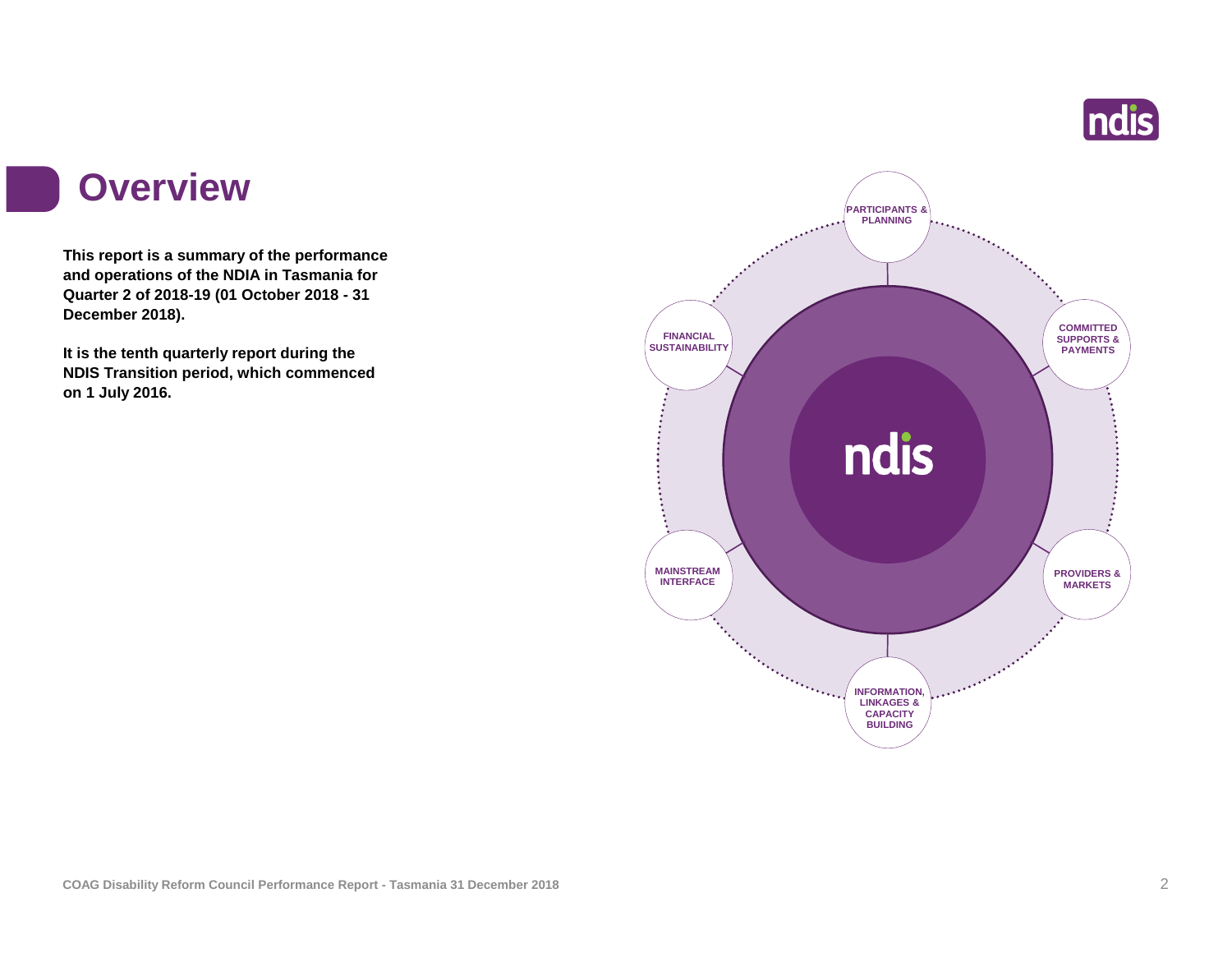

# **Summary**

**planning process as either 'Good' or 'Very Good'.**

| <b>Participants and</b><br><b>Planning</b>                                                               | <b>Committed Supports</b><br>and Payments                                                | <b>Providers and Markets</b>                                                       | <b>Mainstream Interface</b>                                                            |
|----------------------------------------------------------------------------------------------------------|------------------------------------------------------------------------------------------|------------------------------------------------------------------------------------|----------------------------------------------------------------------------------------|
| An additional 497 participants<br>with plans this quarter.                                               | \$435.5 million has been paid<br>to providers and participants:<br>• \$10.0m in 2013-14, | There were 1,334 registered<br>providers at 31 December<br>2018, representing a 7% | 94% of active participants<br>with a plan approved in 2018-<br>19 Q2 access mainstream |
| At 31 December 2018, plans<br>approved and ECEI referrals                                                | • \$36.6m in 2014-15,<br>• \$48.6m in 2015-16,                                           | increase for the quarter.                                                          | services.                                                                              |
| represent:                                                                                               | • \$78.1m in 2016-17,                                                                    | 29% of registered providers<br>were active at 31 December                          |                                                                                        |
| •50% of year to date bilateral<br>estimate met (1 July 2018 - 31<br>December 2018)                       | • \$151.7m in 2017-18,<br>• \$110.4m in 2018-19 to date.                                 | 2018.                                                                              |                                                                                        |
| •76% of scheme to date                                                                                   | Overall,                                                                                 | 26% of registered providers                                                        |                                                                                        |
| bilateral estimate met<br>(1 July 2013 - 31 December                                                     | • 55% of committed supports<br>were utilised in 2013-14,                                 | are individuals/sole traders.                                                      |                                                                                        |
| 2018)                                                                                                    | • 71% in 2014-15,<br>• 74% in 2015-16,                                                   | 25% of registered providers<br>are receiving 75-85% of                             |                                                                                        |
| <b>Participant satisfaction has</b><br>decreased in 2018-19 Q2                                           | • 78% in 2016-17,<br>$\cdot$ 81% in 2017-18.                                             | payments made by the NDIA.                                                         |                                                                                        |
| compared with earlier<br>quarters but remains high,<br>with 79% of participants<br>surveyed rating their | The 2018-19 experience is<br>still emerging.                                             |                                                                                    |                                                                                        |
| satisfaction with the Agency's                                                                           |                                                                                          |                                                                                    |                                                                                        |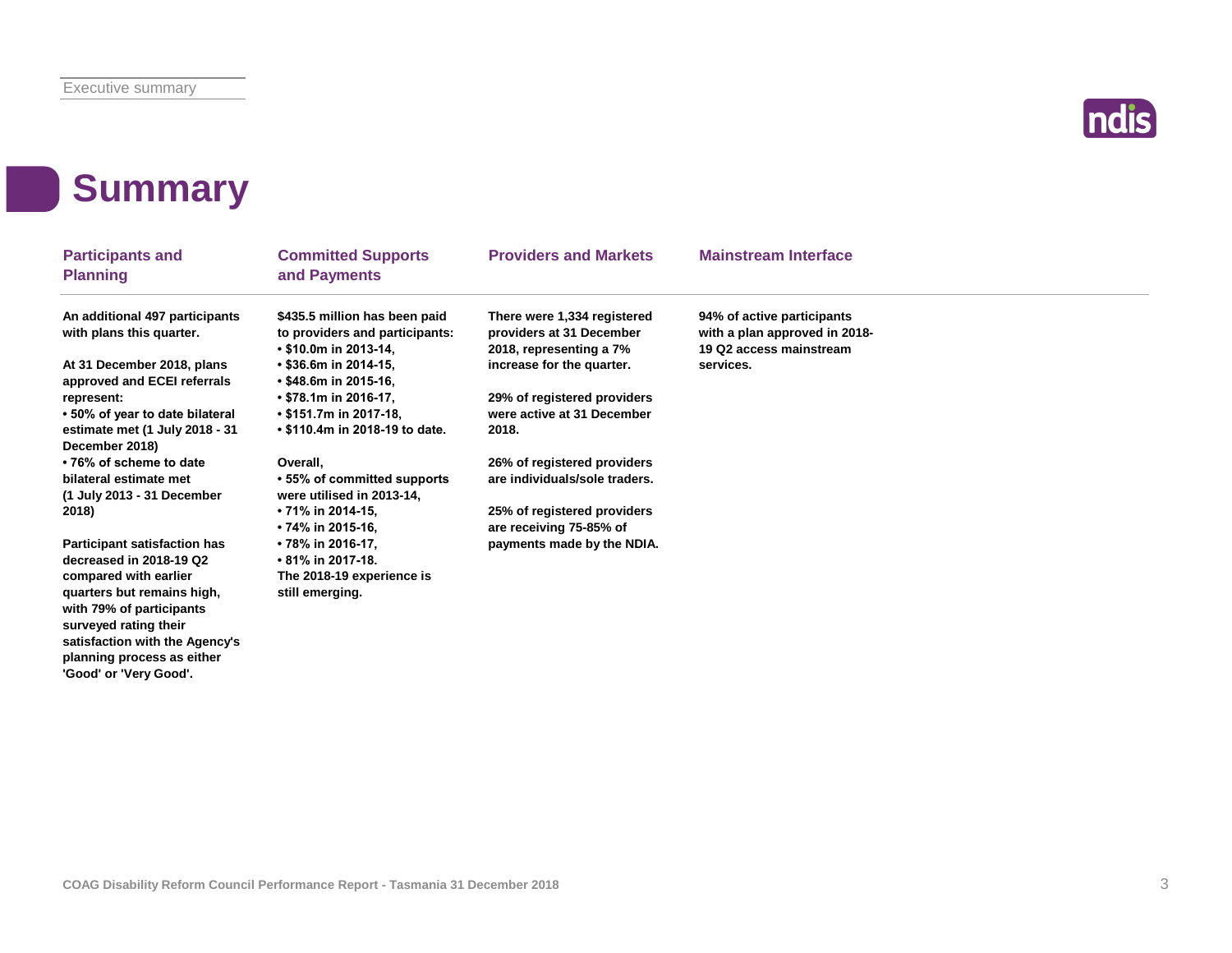# **Participants and Planning**

As the transition phase to full scheme continues, the NDIS in Tasmania continues to grow with 497 additional participants with approved plans this quarter.

In total, over 5,500 participants are now being supported by the NDIS in Tasmania, with approximately 35% receiving support for the first time.



**Tasmania - 31 December 2018**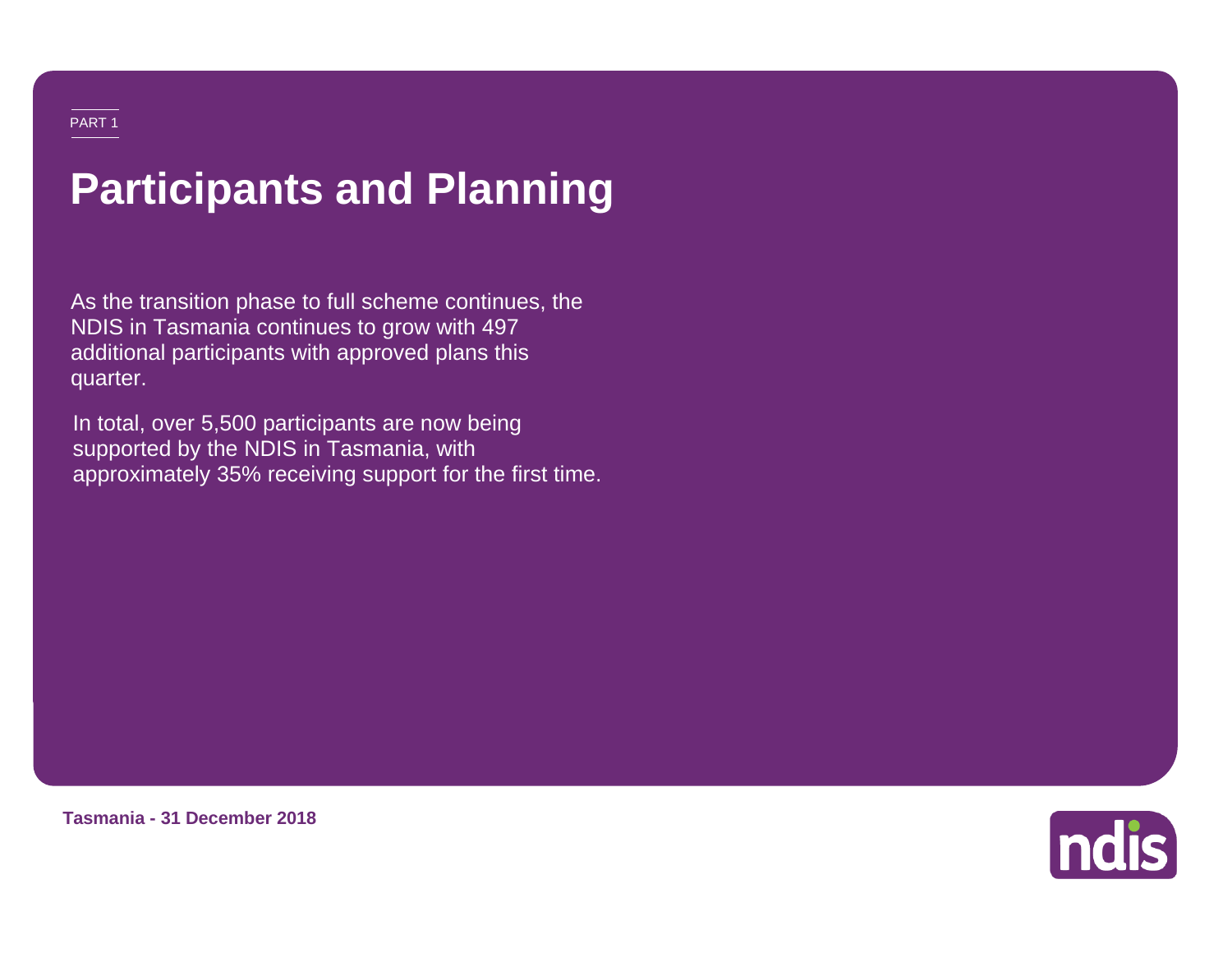# **Summary**

**The NDIS is transitioning to full-scheme according to phasing schedules bilaterally agreed by State/Territory and Commonwealth governments.**





ndis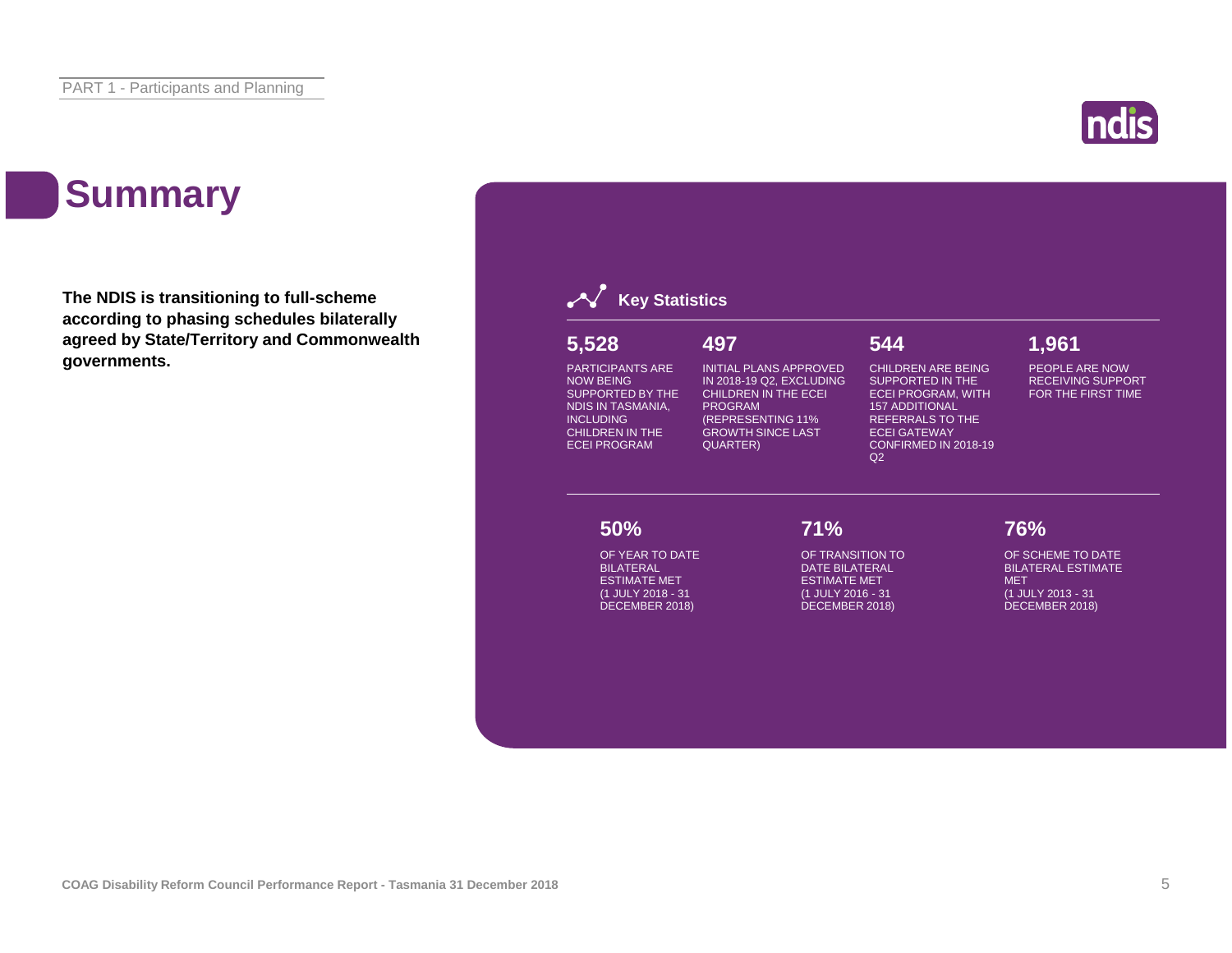

# **Quarterly Intake**

### **2018-19 Q2**

**Of the 699 participants deemed 'eligible' this quarter 42% were 'New' participants (i.e. had not transitioned from an existing State/Territory or Commonwealth program).**

**Of the 497 plan approvals this quarter, 48% were 'New' participants (i.e. had not transitioned from an existing State/Territory or Commonwealth program), 81% entered with a permanent disability and 76 were previously confirmed as ECEI at 2018-19 Q1.**

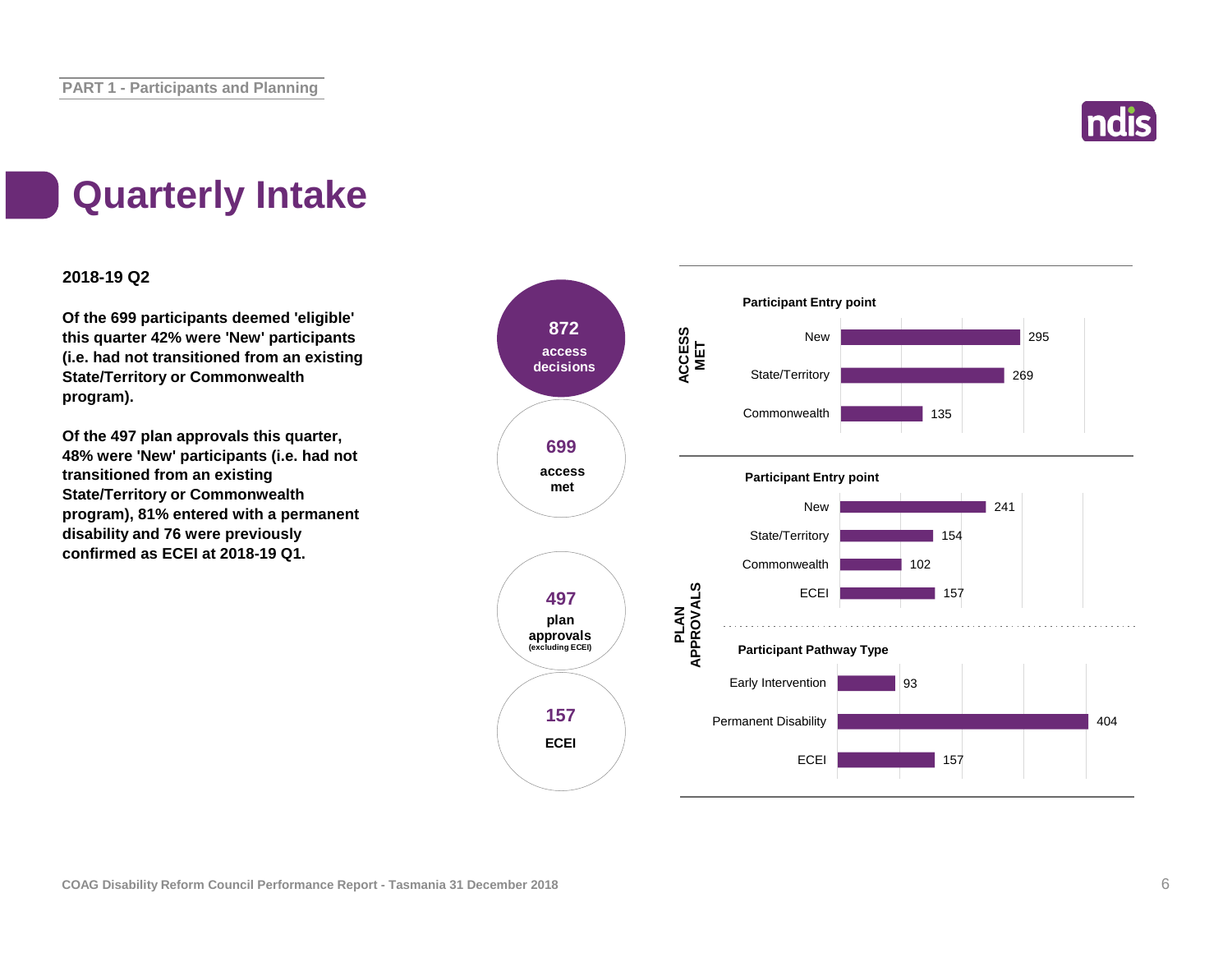

### **Quarterly Intake Detail**

**Plan approvals as at 31 December 2018**

**Plan approval numbers have increased from 4,487 at the end of 2018-19 Q1 to 4,984 by the end of 2018-19 Q2, an increase of 497 approvals.**

**At the end of the quarter, 544 are children being supported in the ECEI gateway. Of these, 387 were previously confirmed as ECEI at 30 September 2018 and an additional 157 children entered the gateway this quarter.**

**Overall, 70 participants with approved plans have exited the Scheme, resulting in 5,458 active participants (including ECEI) as at 31 December 2018.**

#### **Change in plan approvals between 30 September 2018 and 31 December 2018**



There were 1,343 plan reviews this quarter. This figure relates to all participants who have entered the scheme.

**COAG Disability Reform Council Performance Report - Tasmania 31 December 2018** 7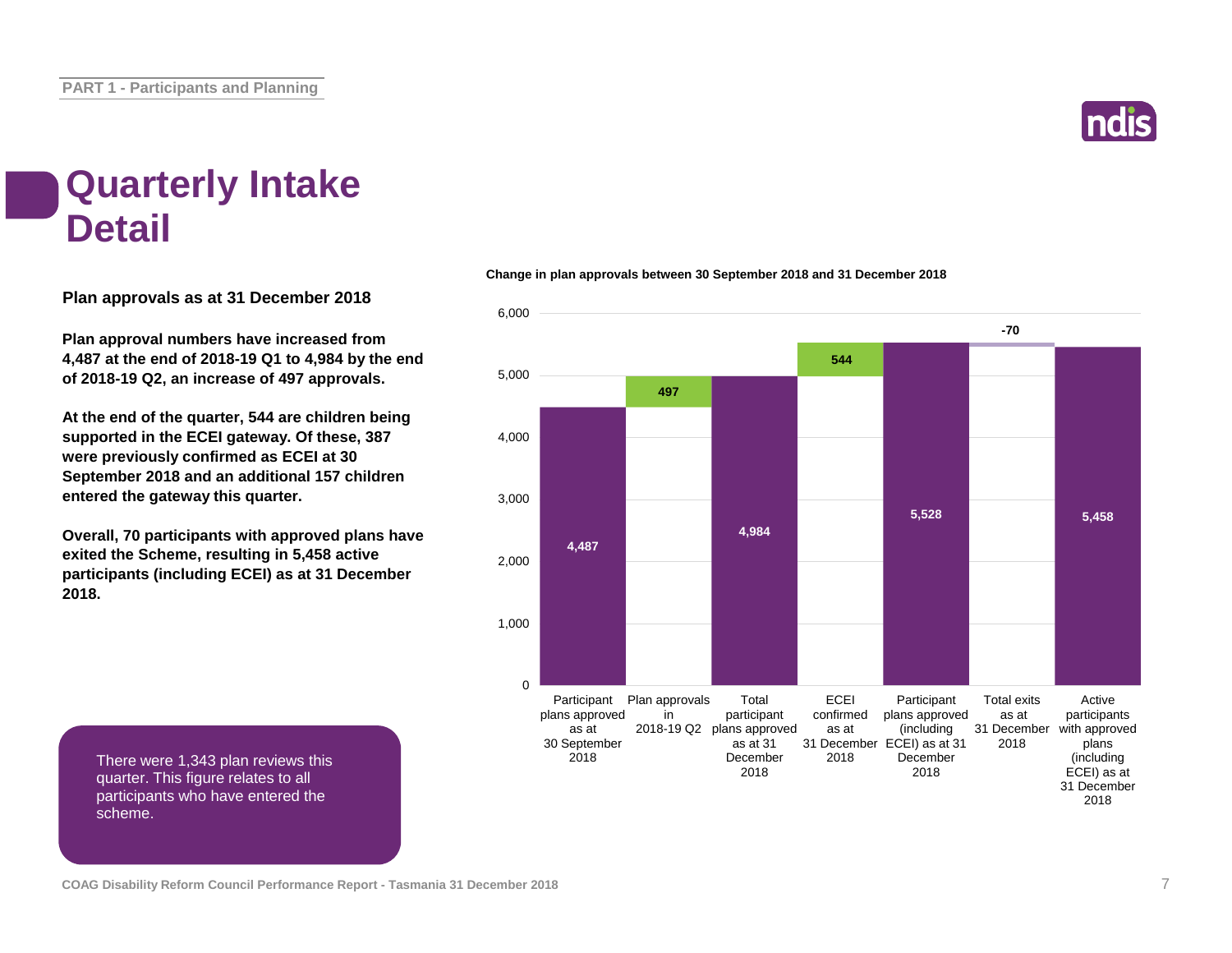# **Cumulative**

**Plan approvals as at 31 Dec 2018**

**At the end of 2018-19 Q2, the cumulative total number of participants receiving support was 5,528 (including 544 children supported through the ECEI gateway). Of these, 2,356 transitioned from an existing State/Territory program, 667 transitioned from an existing Commonwealth program and 1,961 participants are now receiving support for the first time.**

**Overall, since 1 July 2013, there have been 6,532 people with access decisions.**

Cumulative position reporting is inclusive of trial participants for the reported period and represents participants who have or have had an approved plan.

#### **Cumulative plan approvals compared with bilateral estimate Position** cumulative plan approvais compared with bilateral of year to date bilateral estimate met





### **50%**

(1 July 2018 - 31 December 2018)

### **71%**

of transition to date bilateral estimate met (1 July 2016 - 31 December 2018)

### **76%**

of scheme to date bilateral estimate met (1 July 2013 - 31 December 2018)

### **4,984**

plan approvals to date; 5,528 including ECEI confirmed

### **Plan approvals by participant referral pathway**

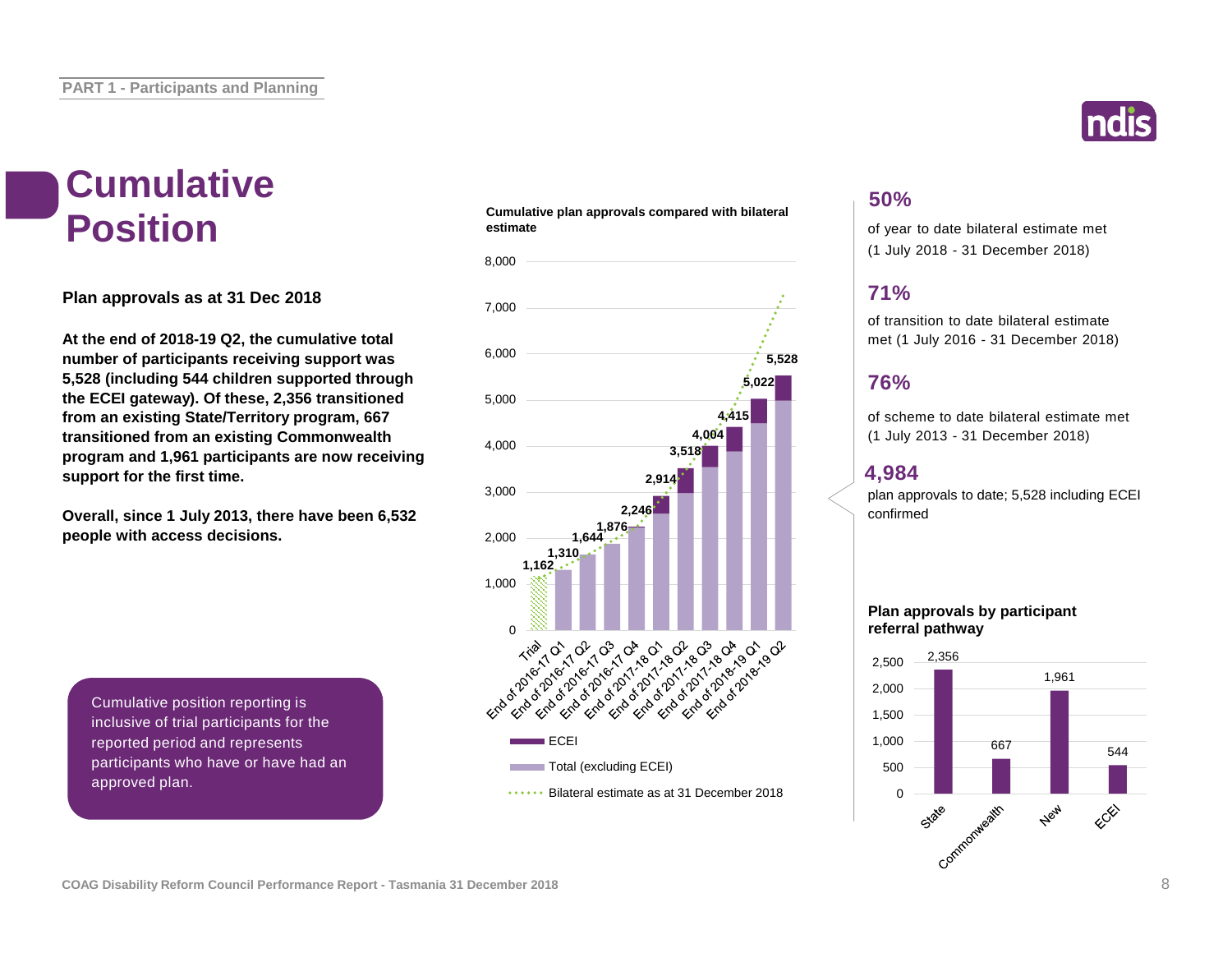

# **Participant Profiles by Age Group**

**These bar charts show the demographic profile of active participants with a plan approved in 2018-19 Q2, compared with plan approvals at 30 September 2018, by age group.**

**Around 22% of participants entering in this quarter are aged 45 to 54 years. This compares with 6% in prior quarters.**

**Further, 21% of participants entering in this quarter are aged 0 to 6 years, compared with 5% in prior quarters.**

**Active participants with a plan approved in 2018-19 Q2 by age group**



**% of active participants with a plan approved by age group**



■ % of active participants with a plan approved in prior quarters

■% of active participants with a plan approved in 2018-19 Q2

Note: The age eligibility requirements for the NDIS are based on the age as at the access request date. Participants with their initial plan approved aged 65+ have turned 65 since their access request was received.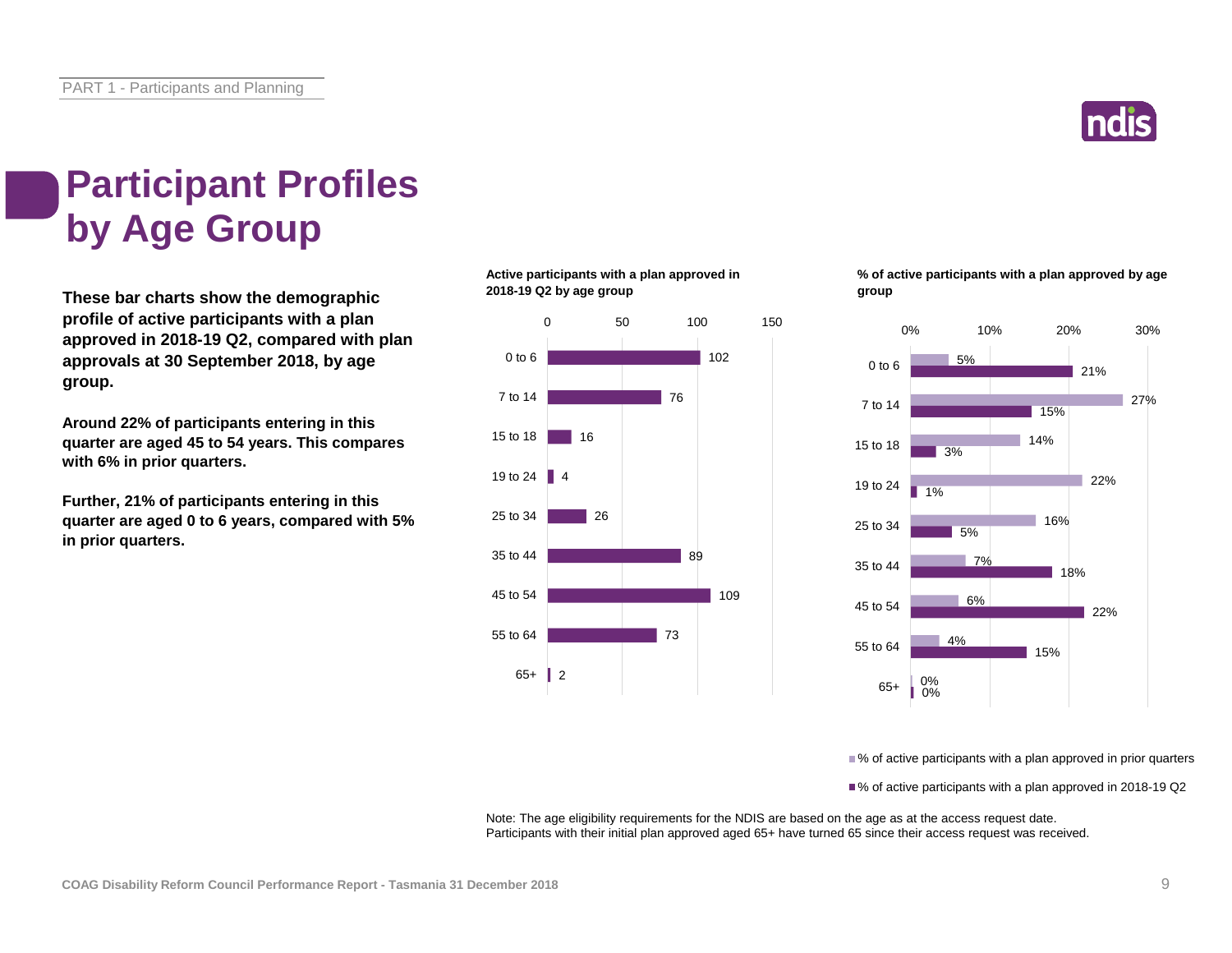

# **Participant Profiles by Disability Group**

**These bar charts show the demographic profile of active participants with a plan approved in 2018-19 Q2, compared with plan approvals at 30 September 2018, by disability group.**

**Of the participants entering in 2018-19 Q2, 25% have a primary disability group of Intellectual Disability and 25% have a primary disability group of Intellectual Disability.**

**Active participants with a plan approved in 2018-19 Q2 by disability group**



**% of active participants with a plan approved by disability group**



■% of active participants with a plan approved in prior quarters ■% of active participants with a plan approved in 2018-19 Q2

Note 1: Of the 124 active participants identified as having an intellectual disability, 15 (12%) have Down syndrome. Note 2: Since 2017-18 Q1 Developmental Delay and Global Developmental Delay have been reported separately to the Intellectual Disability group.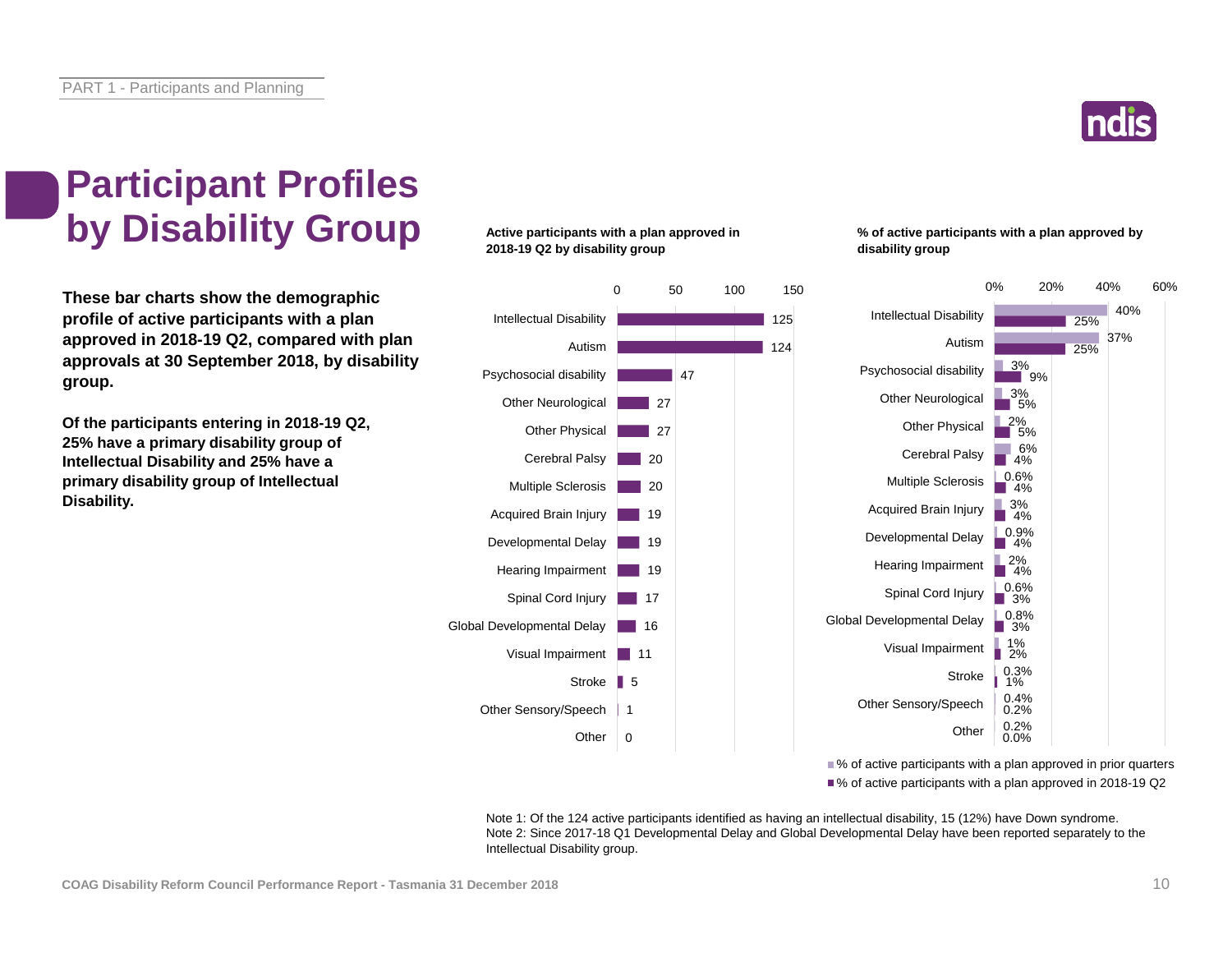

# **Participant Profiles by Level of Function**

**These bar charts show demographic profile of active participants with a plan approved in 2018-19 Q2, compared with plan approvals at 30 September 2018, by level of function.**

**For participants with a plan approval in the current quarter:** 

**• 21% of active participants had a relatively high level of function**

**• 50% of active participants had a relatively moderate level of function** 

**• 29% had a relatively low level of function**

**These relativities are within the NDIS participant population, and not comparable to the general population.**

**% of active participants with a plan approved by level of function**



■% of active participants with a plan approved in % of active participants with a plan approved in prior quarters ■% of active participants with a plan approved in 2018-19 Q2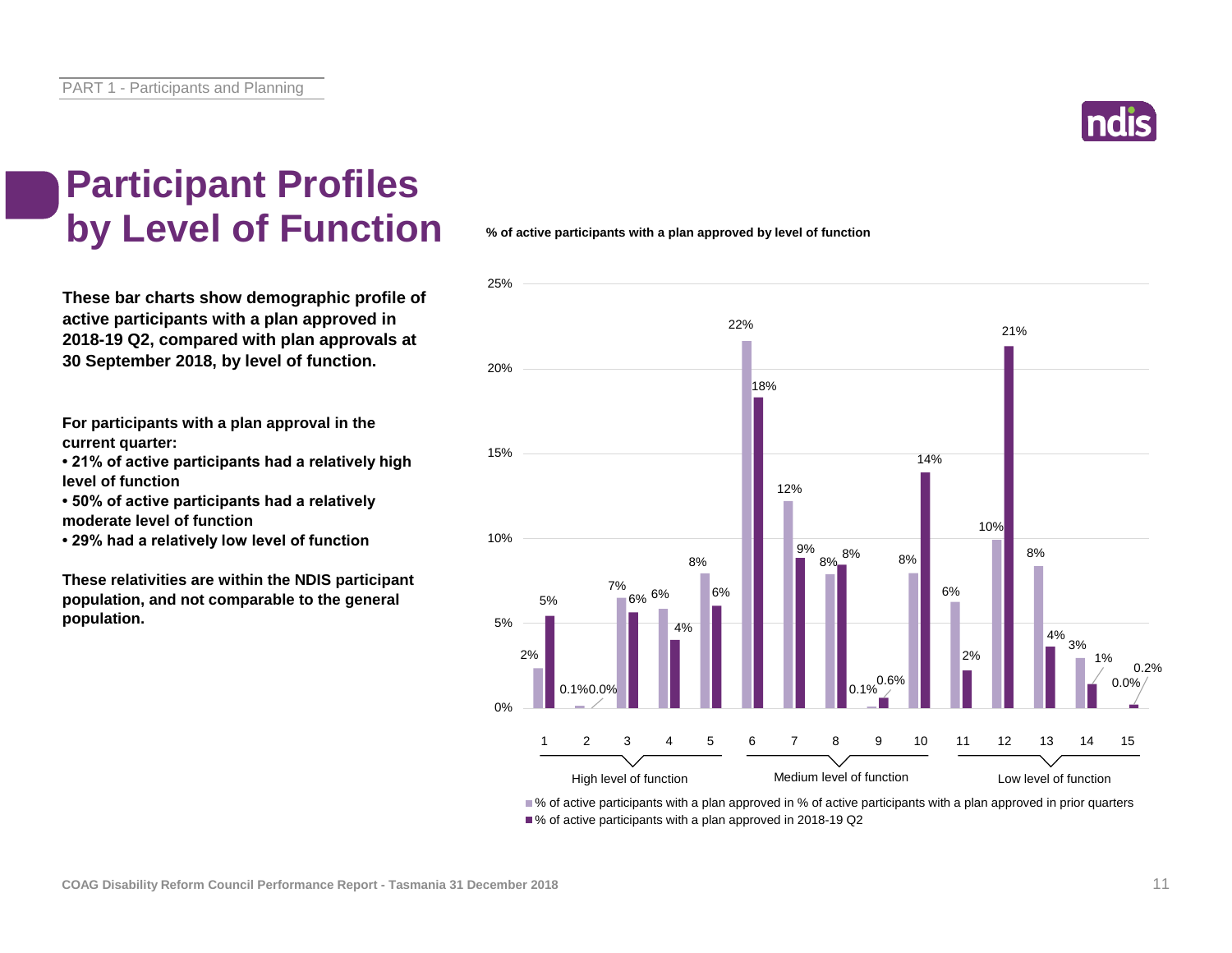# **Participant Profiles**

**These charts show the demographic profile of active participants with a plan approved in 2018- 19 Q2, compared with plan approvals as at 30 September 2018, by gender.**

**The majority of participants are males.**

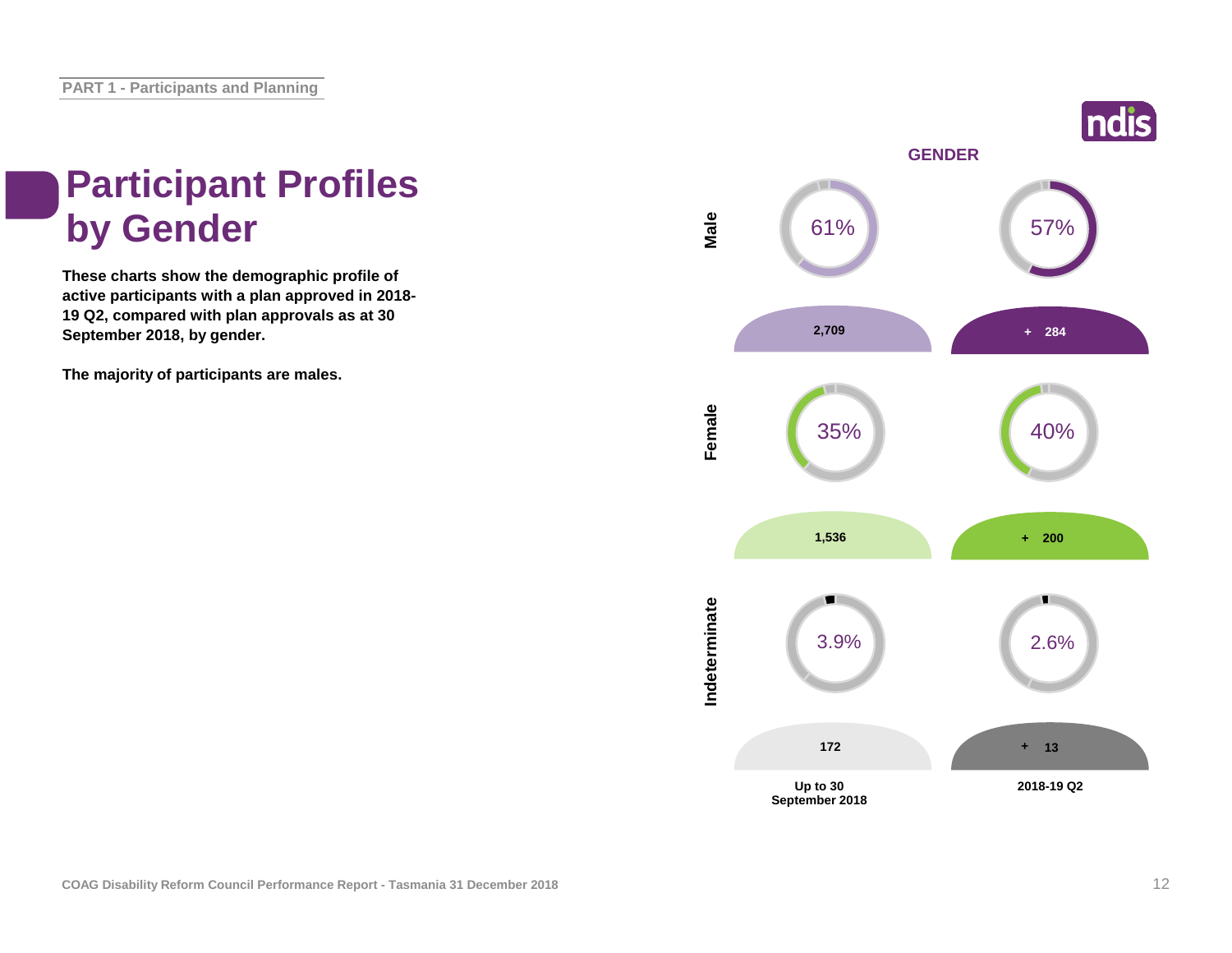

| S    | <b>Aboriginal &amp; Torres Strait Islander status</b> | 2018-19 Q2  | % of active<br>participants |  |
|------|-------------------------------------------------------|-------------|-----------------------------|--|
|      | <b>Aboriginal and Torres Strait Islander</b>          | 29          | 7.8%<br>5.8%                |  |
| file | Not Aboriginal and Torres Strait Islander             | 391         | 87.2%<br>78.7%              |  |
| at   | <b>Not Stated</b>                                     | 77          | 5.0%<br>15.5%               |  |
|      |                                                       |             | Prior Quarters              |  |
|      |                                                       |             | 2018-19 Q2                  |  |
| , ا  | Young people in residential aged care status          | 2018-19 Q2  | % of active<br>participants |  |
|      | Young people in residential aged care                 | 4           | 0.3%<br>0.8%                |  |
|      | Young people not in residential aged care             | 493         | 99.7%<br>99.2%              |  |
|      |                                                       |             | Prior Quarters              |  |
| э,   |                                                       |             | 2018-19 Q2                  |  |
|      | <b>Culturally and linguistically diverse status</b>   | 2018-19 Q2  | % of active<br>participants |  |
|      | <b>Culturally and linguistically diverse</b>          | 22          | 2.4%<br>4.4%<br>97.3%       |  |
|      | Not culturally and linguistically diverse             | 475         | 95.6%                       |  |
|      | <b>Not stated</b>                                     | $\mathbf 0$ | 0.3%<br>0.0%                |  |
|      |                                                       |             | Prior Quarters              |  |
|      |                                                       |             | ■2018-19 Q2                 |  |

### **Participant Profiles**

These bar charts show other demographic prof **of active participants with a plan approved in**  2018-19 Q2, compared with plan approvals as **30 September 2018.**

**Of the participants with a plan approved in 2018-19 Q2:**

**• 5.8% were Aboriginal or Torres Strait Islander, compared with 7.8% in previous quarters combined.**

**• 0.8% were young people in residential aged care, compared with 0.3% in previous quarters combined.**

**• 4.4% were culturally and linguistically diverse, compared with 2.4% in previous quarters combined.**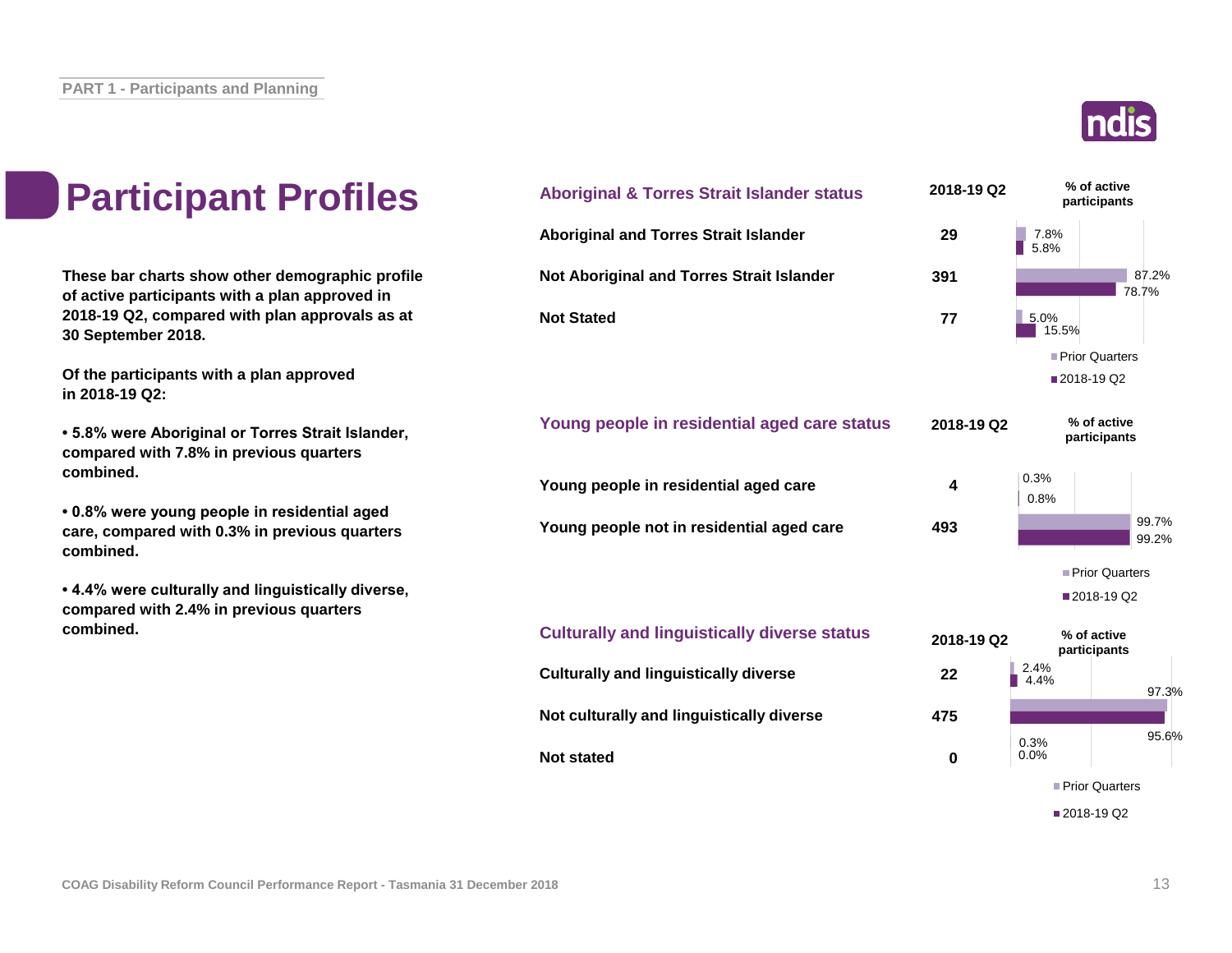

# **Plan Management Support Coordination**

**The proportion of participants electing to fully or partly self-manage their plan was higher in 2018-19 Q2 at 22%, compared with 19% in previous quarters combined.**

**45% of participants who have had a plan approved in 2018-19 Q2 have support coordination in their plan, compared to 37% in previous quarters combined.**





**Support Coordination**

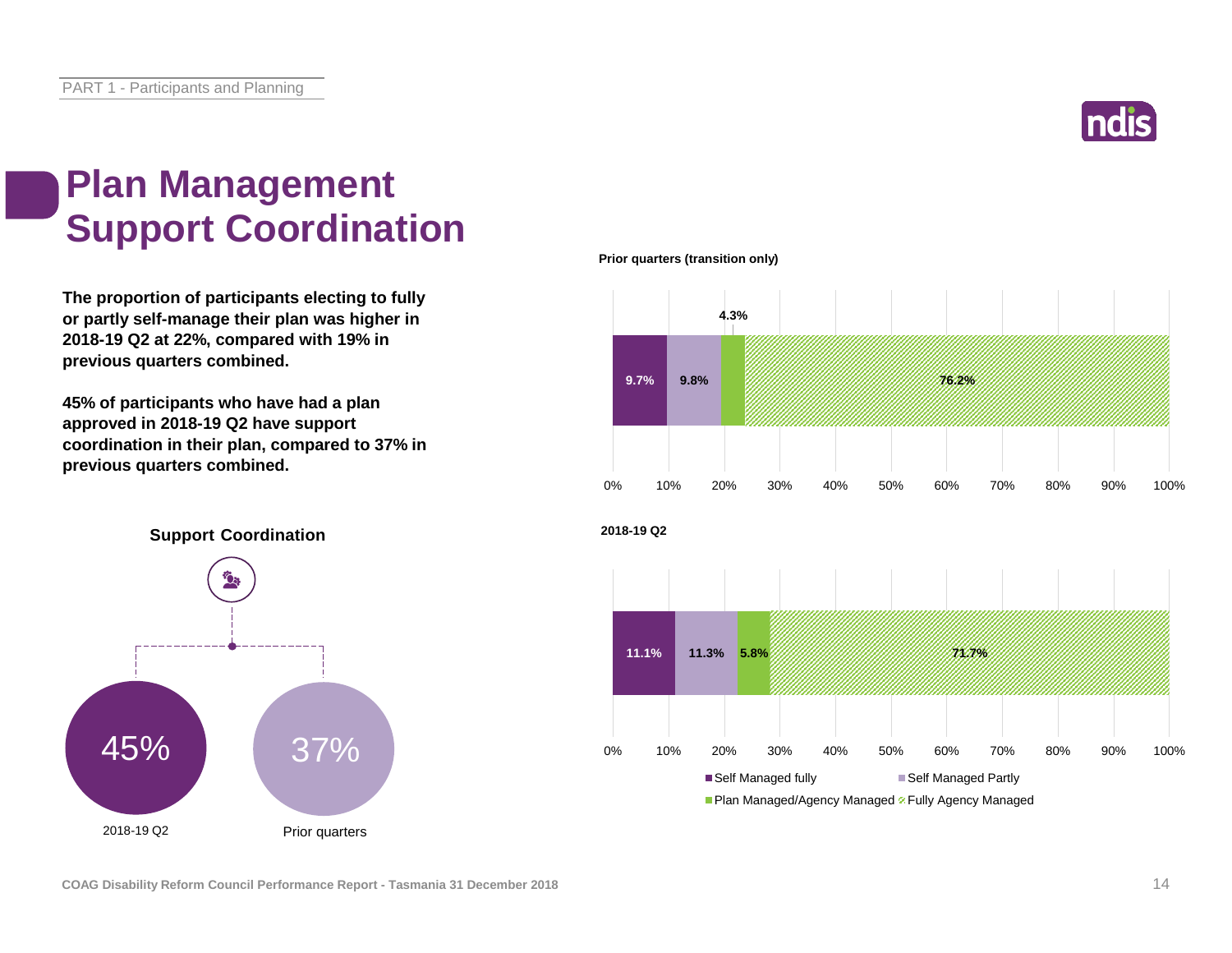

# **Plan Activation 1** Duration to Plan activation for initial plans

**Plan activation refers to the amount of time between plan approval and the commencement of the participant receiving support.**

**The percentage of plans activated within 90 days of approval were:** 

- **61% of plans approved in prior quarters**
- **80% of plans approved in 2017-18 Q4.**

**Prior Quarters (Transition Only)**





Note: Plans approved after the end of 2017-18 Q4 have been excluded from the charts. They are relatively new and it is too early to examine their durations to activation.

Plan activation can only be approximated using data on payments. As there is a lag between when support is provided and payments made, these statistics are likely to be conservative. That is, it is likely that plan activation is faster than presented. Further, inkind supports have been excluded from the calculation, which contributes to the conservative figures.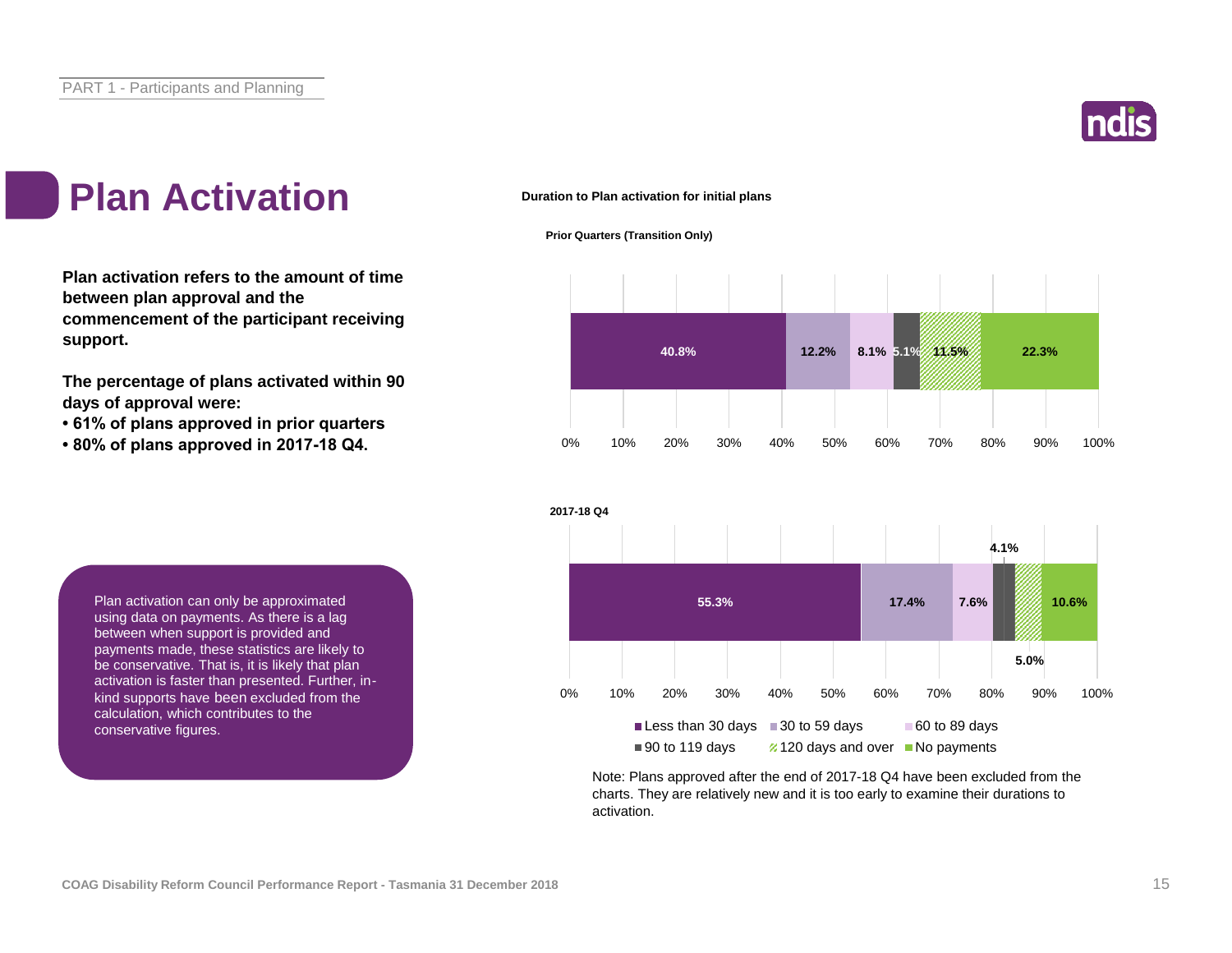

### **Participant Outcomes**

**Information was collected from 99.8% of participants who have received their initial plan since 1 July 2016 (baseline outcome measures).**

**• 67% of participants aged 0 to before school are able to make friends outside of family/carers, compared to 67% of participants from school age to 14**

**• 43% of participants aged 0 to before school are engaged in age appropriate community, cultural or religious activities, compared to 21% - 34% for other age groups**

**• 78% of participants from school age to 14 attend school in a mainstream class, compared to 67% of participants aged 15 to 24**

**• 23% of participants aged 25 and over have a paid job, compared to 9% of participants aged 15 to 24**

**• 56% of participants aged 25 and over choose what they do every day, compared to 54% of participants aged 15 to 24**

#### **Selected key baseline indicators for participants**



 $\Box$ 0 to before school  $\Box$  School to 14  $\Box$  15 to 24  $\Box$  25 and over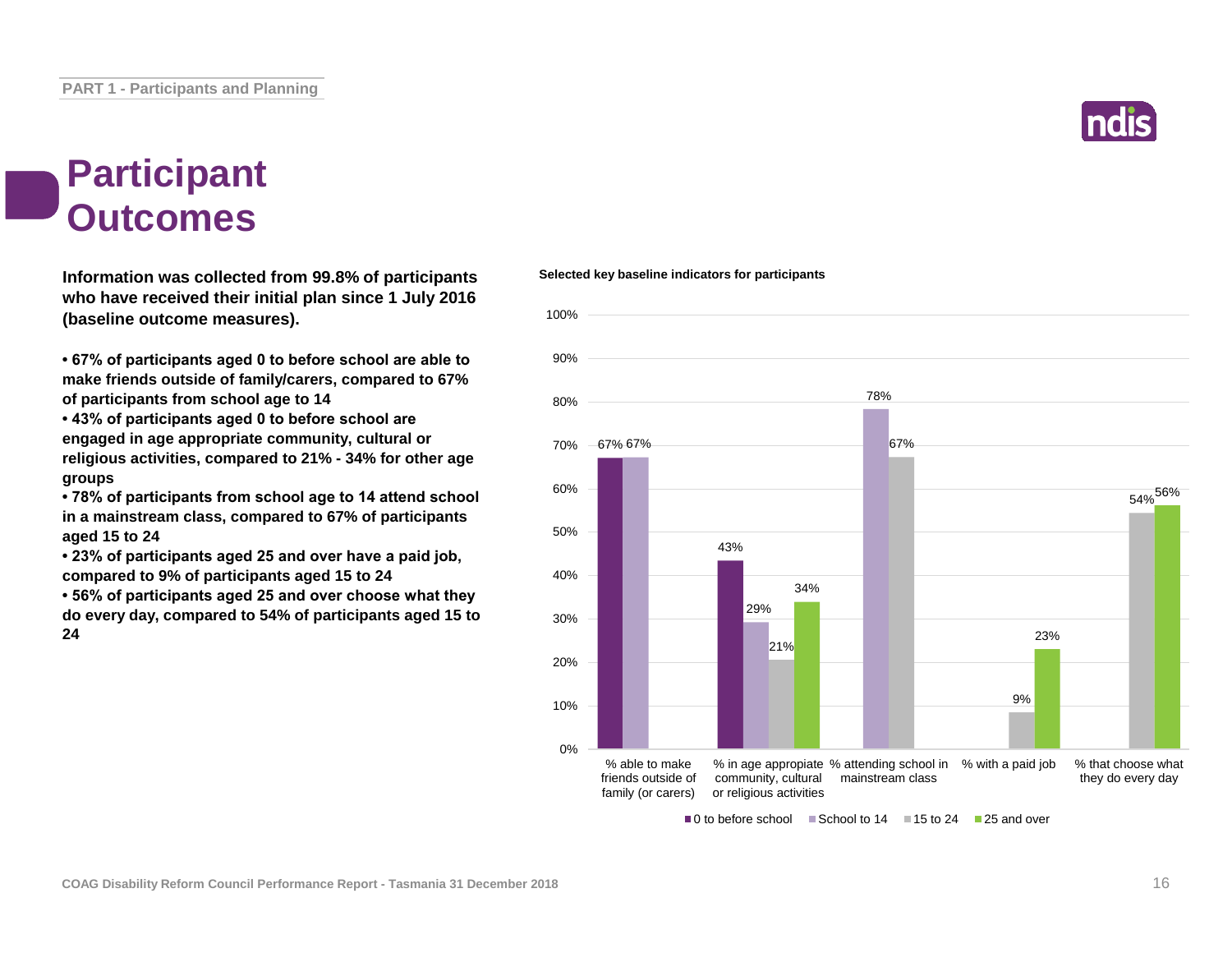# **Family/Carers Outcomes**

**The percentage of participants' family/carers: • working in a paid job was highest for participants aged 0 to 14 (42%) • able to advocate for their child/family member** 

**was highest for participants aged 0 to 14 (78%) • who have friends and family they can see as often as they like was highest for participants aged 25 and over (55%)**

**• who feel in control selecting services was highest for participants aged 25 and over (45%) • who support/plan for their family member through life stage transitions was highest for participants aged 0 to 14 (87%)**

### 78% 87% 75% 49% 68% 55% 50% 60% 70% 80% 90% 100%



#### $\blacksquare$  0 to 14  $\blacksquare$  15 to 24  $\blacksquare$  25 and over

### **Selected key baseline indicators for families and carers of participants**

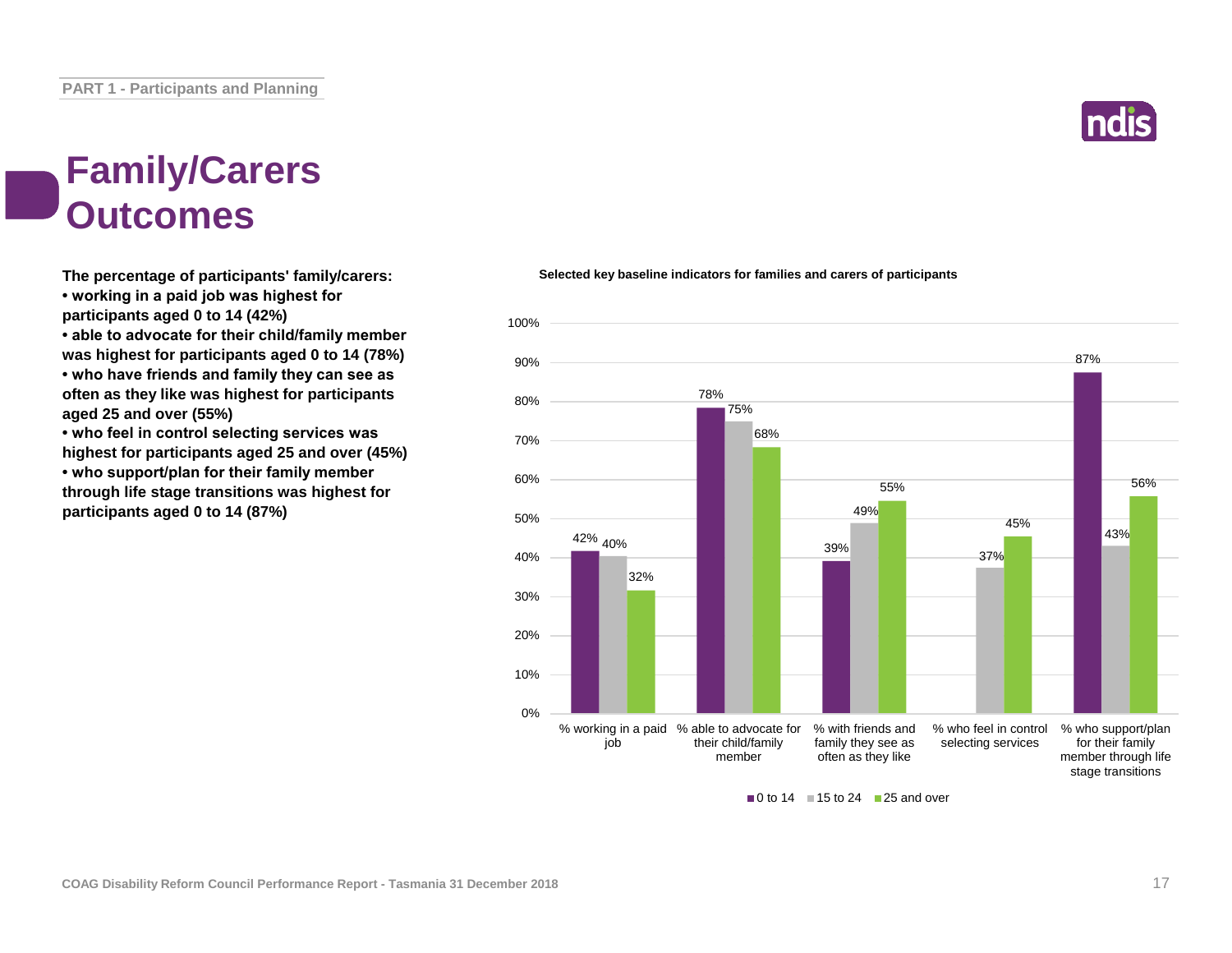# **Has the NDIS helped? Participants**

**Perceptions of whether the NDIS has helped.**

**Participants who entered the Scheme between 1 October 2016 and 31 December 2016 and had a plan review approximately one year later and also two years later were asked questions about whether the NDIS had helped them.**

**For Participants aged 15 to 24, perceptions of whether the NDIS has helped across increased across all domains. However, the opposite was experienced for Participants aged School to 14.**





■ Year 1 ■ Year 2

Note: There is insufficient data for the 0 to before school and the 25 and over participant age groups.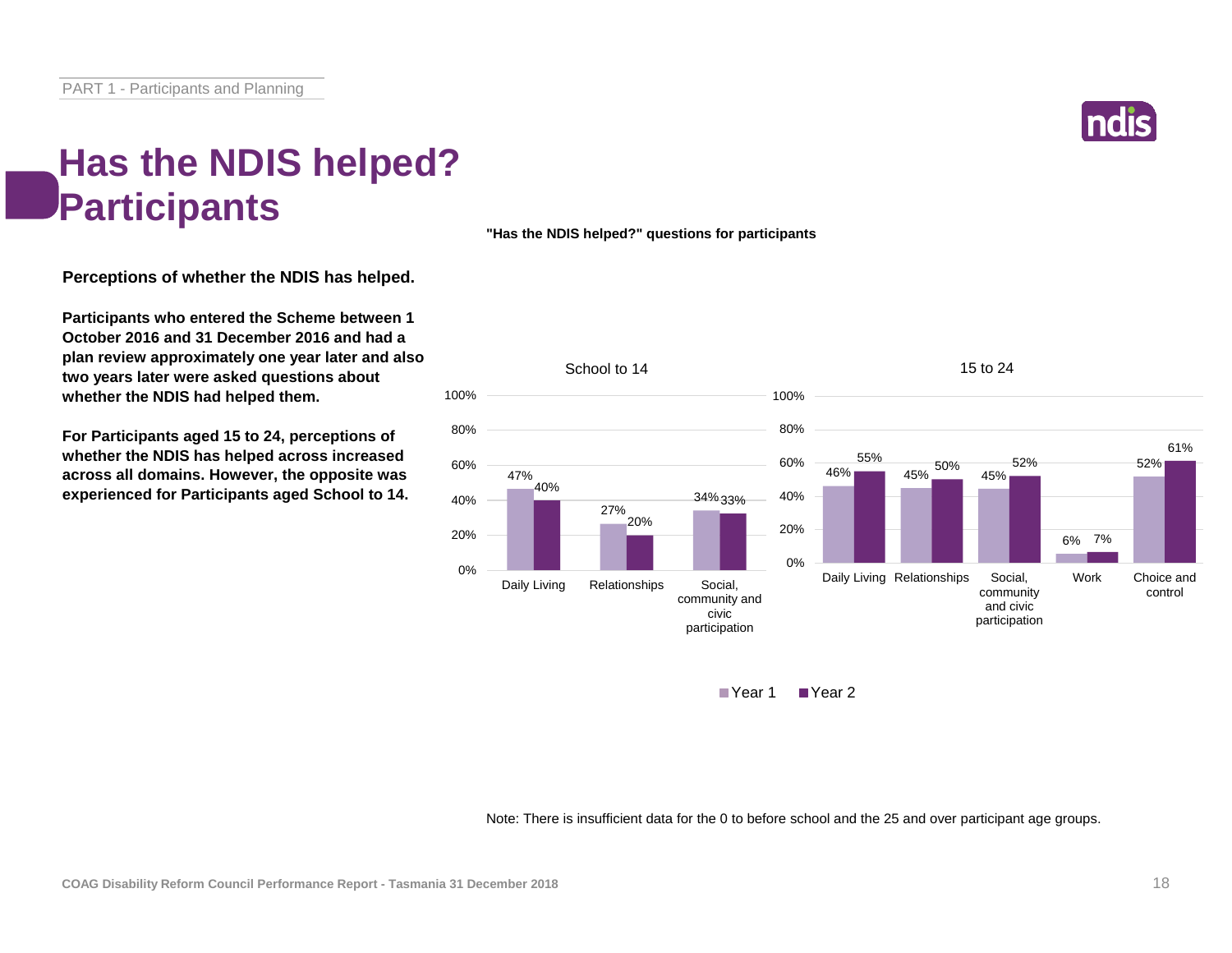

## **Has the NDIS helped? Family/Carers**

**Perceptions of whether the NDIS has helped.**

**Families and carers of participants who entered the Scheme between 1 July 2016 and 31 December 2016 and had a plan review approximately one year later and also two years later were asked questions about whether the NDIS had helped them.**

**Overall, the changes in family and carers' perceptions of whether the NDIS has helped have been mixed.**



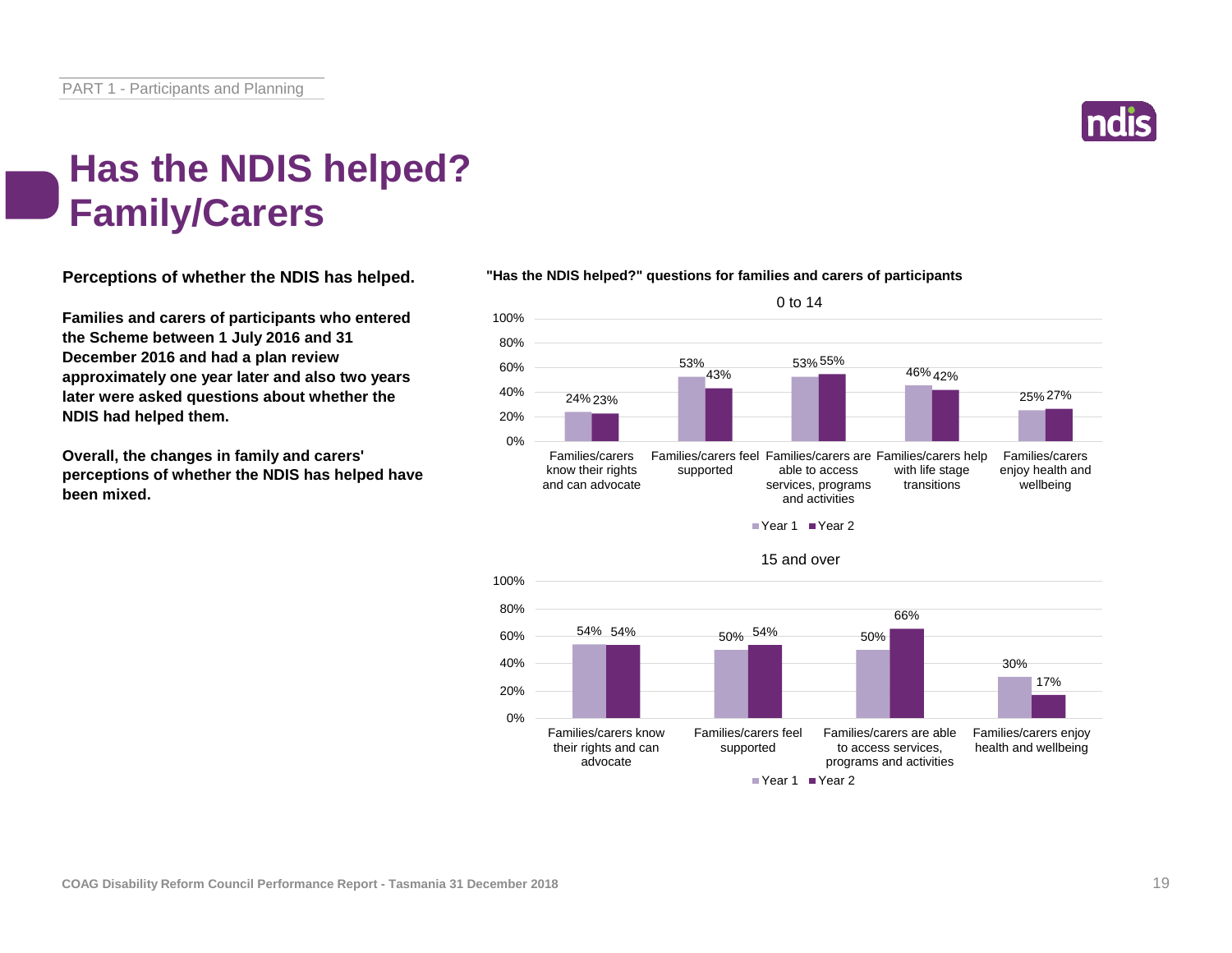

# **Participants in Work**

**Participants who entered the Scheme between 1 July 2016 and 31 December 2016 and are of working age are monitored to see whether the NDIS has helped them find paid work.**

**Overall, the percentage of participants in paid work increased from 9% to 16%.**

**NDIS Participants in paid employment, by age group.**



Note: There is insufficient data for the 25 and over participant age group.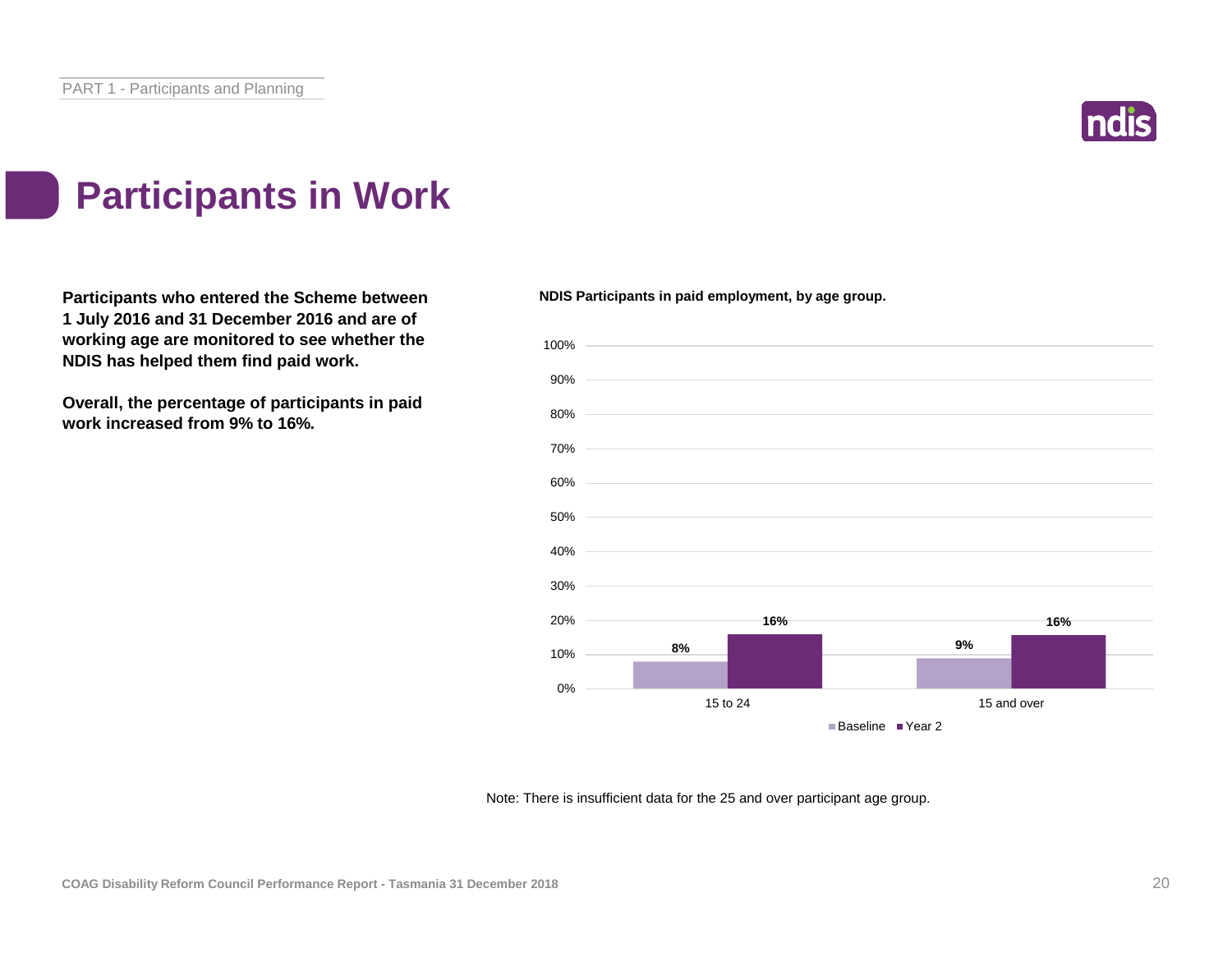# **Participants involved in communal and social activities**

**Participants who entered the Scheme between 1 July 2016 and 31 December 2016 are monitored to see whether the NDIS has helped them participate in social activities in their community.**

**Overall, the percentage of participants participating in communal and social activities increased from 24% to 30%.**

Note: There is insufficient data for the 25 and over participant age group.



**NDIS Participants participating in social activities in their community, by age group.**

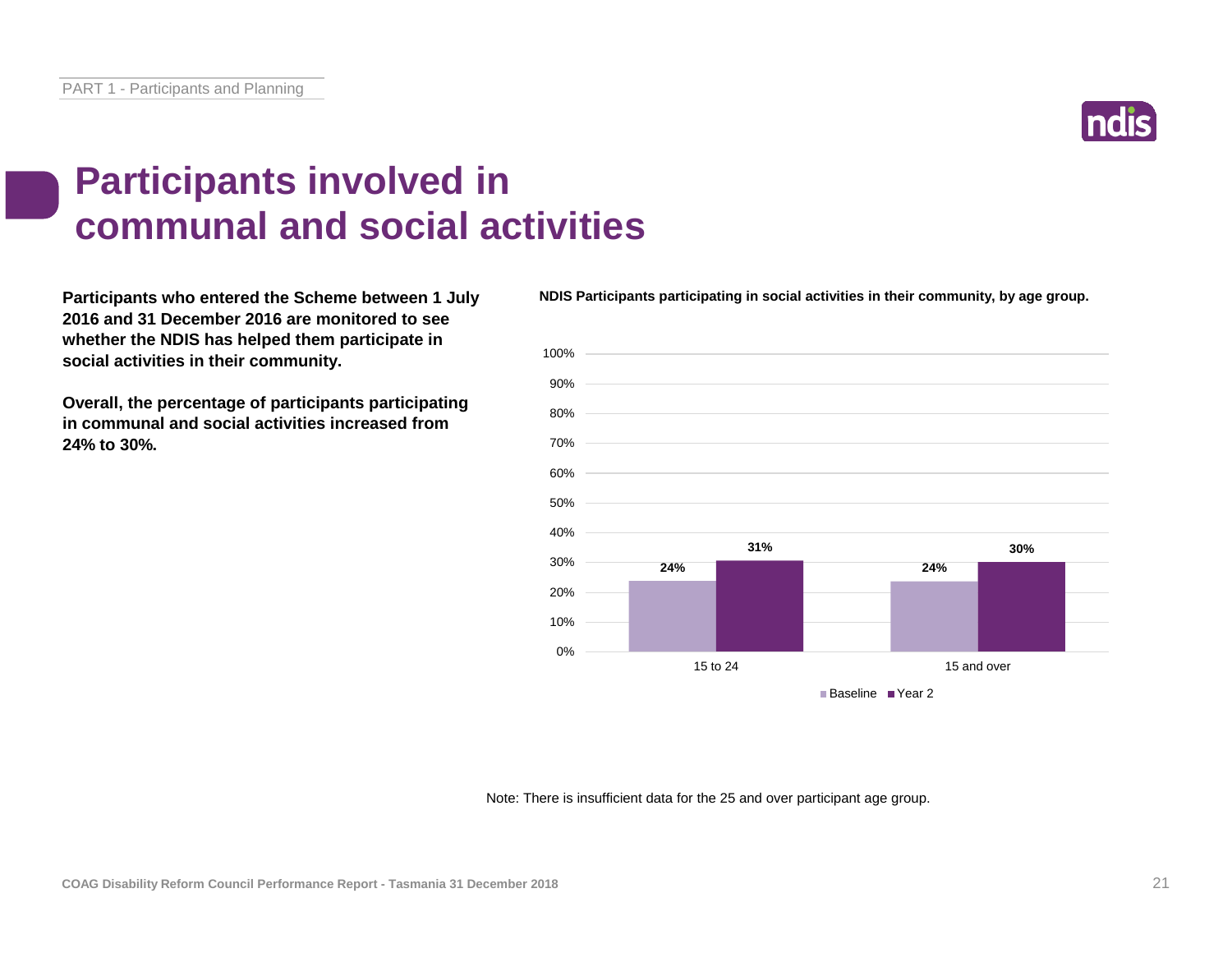

# **Participant Satisfaction**

**79% of participants rated their satisfaction with the Agency's planning process as either good or very good in the current quarter. This is lower than results in earlier periods with sufficient data but remains high.** 

**A new participant satisfaction survey has been developed. Going forward it will better record the experience of NDIS participants, and their families and carers, at different stages of the participant pathway.**

**Proportion of participants describing satisfaction with the Agency's planning process as good or very good - by quarter**



Note: Participant satisfaction results are not shown if there is insufficient data in the group.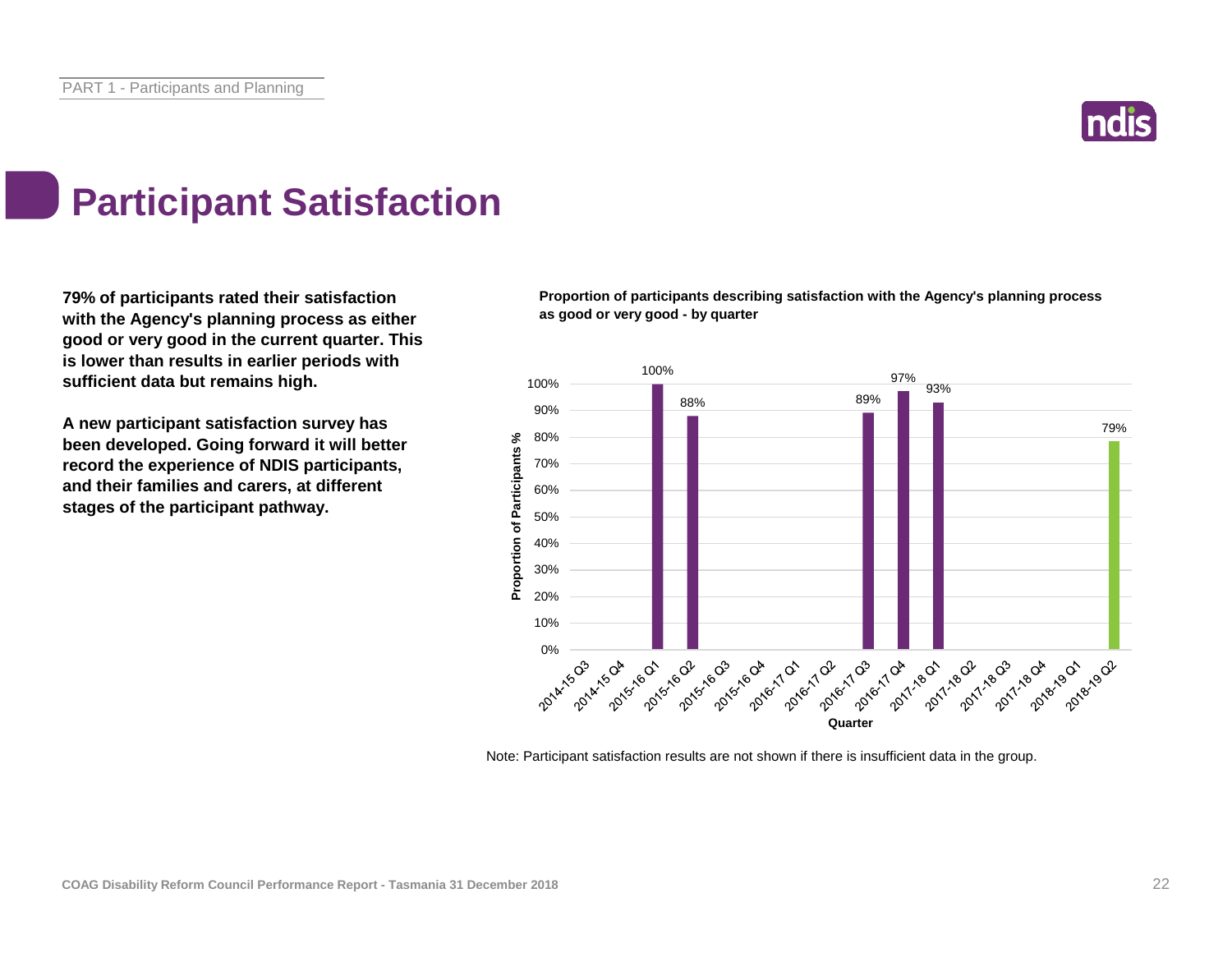# **Committed Supports and Payments**

Both committed and paid supports to participants are increasing in line with the growing scheme.

Of the \$588.1 million that has been committed in participant plans, \$435.5 million has been paid to date.



**Tasmania - 31 December 2018**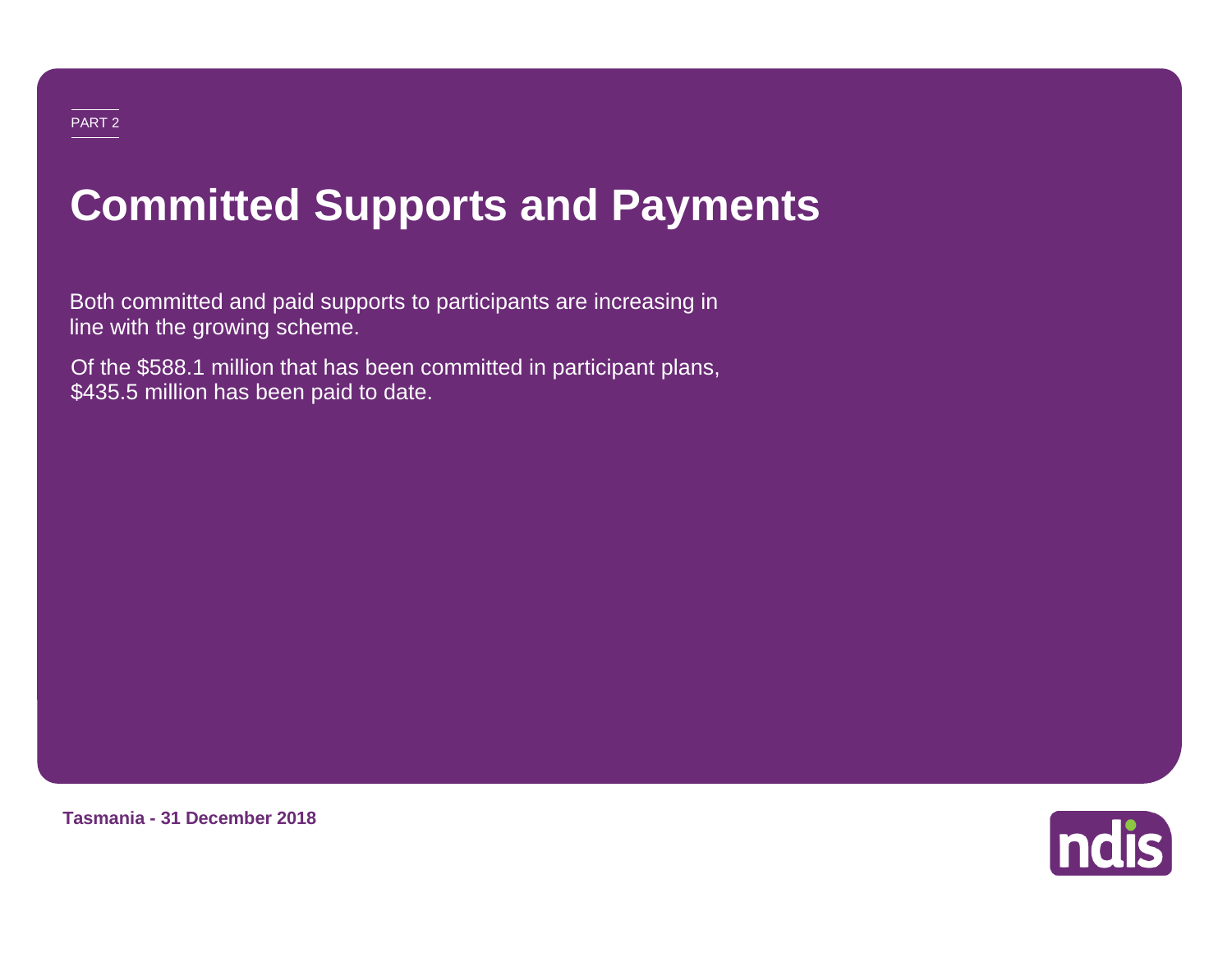# **ndis**

# **Summary**

**This section presents information on the amount committed in plans and payments to service providers and participants.**

### **Key Statistics** \$10.0M HAS BEEN PAID TO PROVIDERS AND PARTICIPANTS FOR SUPPORTS PROVIDED IN 2013-14, \$36.6M IN 2014-15, \$48.6M IN 2015-16, \$78.1M IN 2016-17, \$151.7M IN 2017-18 AND \$110.4M IN 2018-19 TO DATE OVERALL, 55% OF COMMITTED SUPPORTS WERE UTILISED IN 2013-14, 71% IN 2014-15, 74% IN 2015-16, 78% IN 2016-17 AND 81% IN 2017-18. THE 2018-19 EXPERIENCE IS STILL EMERGING. MILLION OF COMMITTED SUPPORTS IN RESPECT OF PRIOR FINANCIAL YEARS INCLUDING TRIAL **\$422.5** MILLION OF SUPPORTS IN RESPECT OF 2018-19 TO DATE **\$165.5**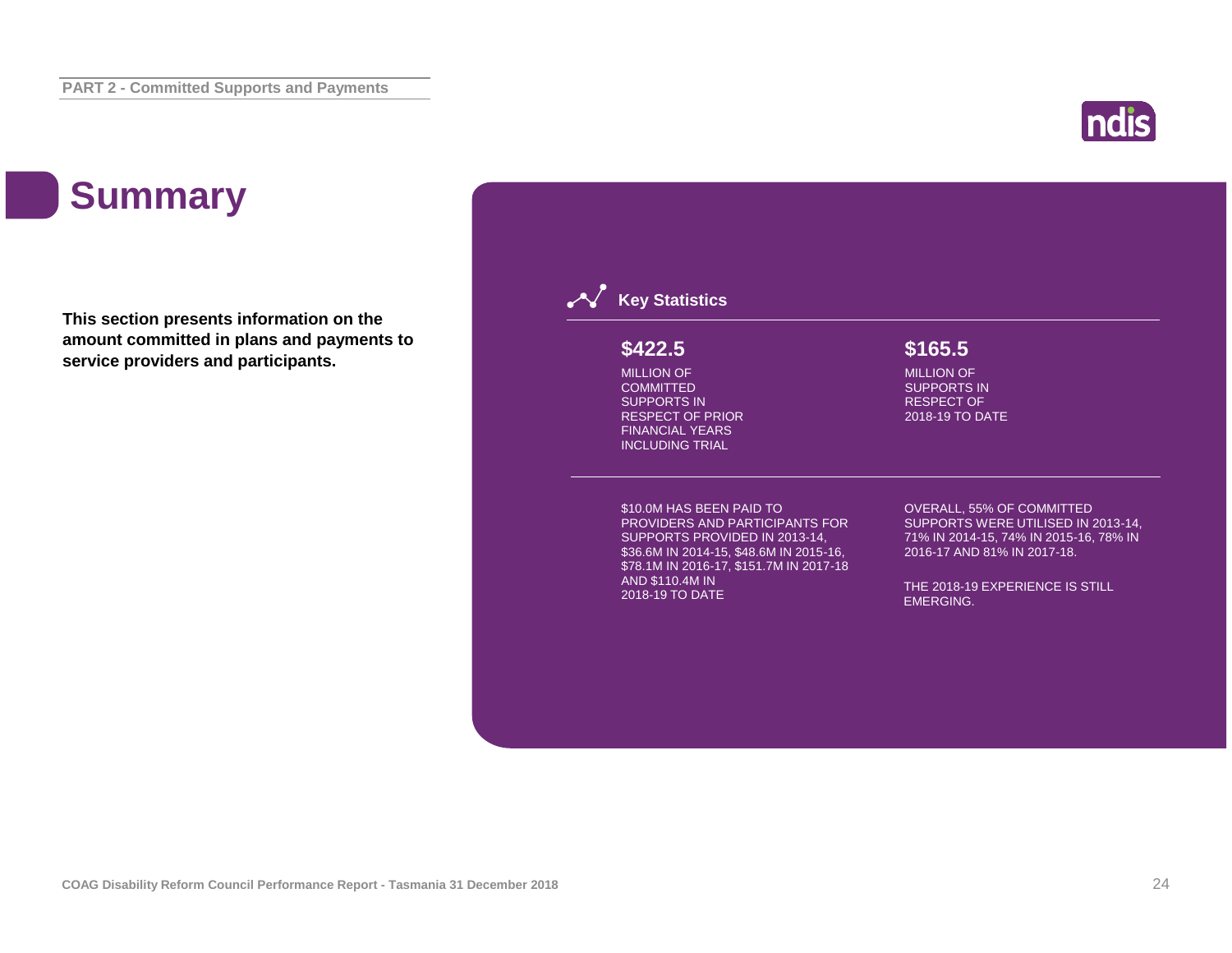

# **Committed Supports and Payments**

**Committed supports by year that the support is expected to be provided, compared with committed supports that have been used (paid).**

**Of the \$588.1 million that has been committed in participant plans, \$435.5 million has been paid to date.**

**In particular, for supports provided in: 2013-14: \$10.0m has been paid 2014-15: \$36.6m has been paid 2015-16: \$48.6m has been paid 2016-17: \$78.1m has been paid 2017-18: \$151.7m has been paid 2018-19 to date: \$110.4m has been paid** **Committed and paid by expected support year**

| <b>SMillion</b> |      |      |      |      |       | 2013-14 2014-15 2015-16 2016-17 2017-18 2018-19 to date | Total |
|-----------------|------|------|------|------|-------|---------------------------------------------------------|-------|
| Total committed | 18.0 | 51.6 | 65.9 | 99.6 | 187.3 | 165.5                                                   | 588.1 |
| Total paid      | 10.0 | 36.6 | 48.6 | 78.1 | 151.7 | 110.4                                                   | 435.5 |

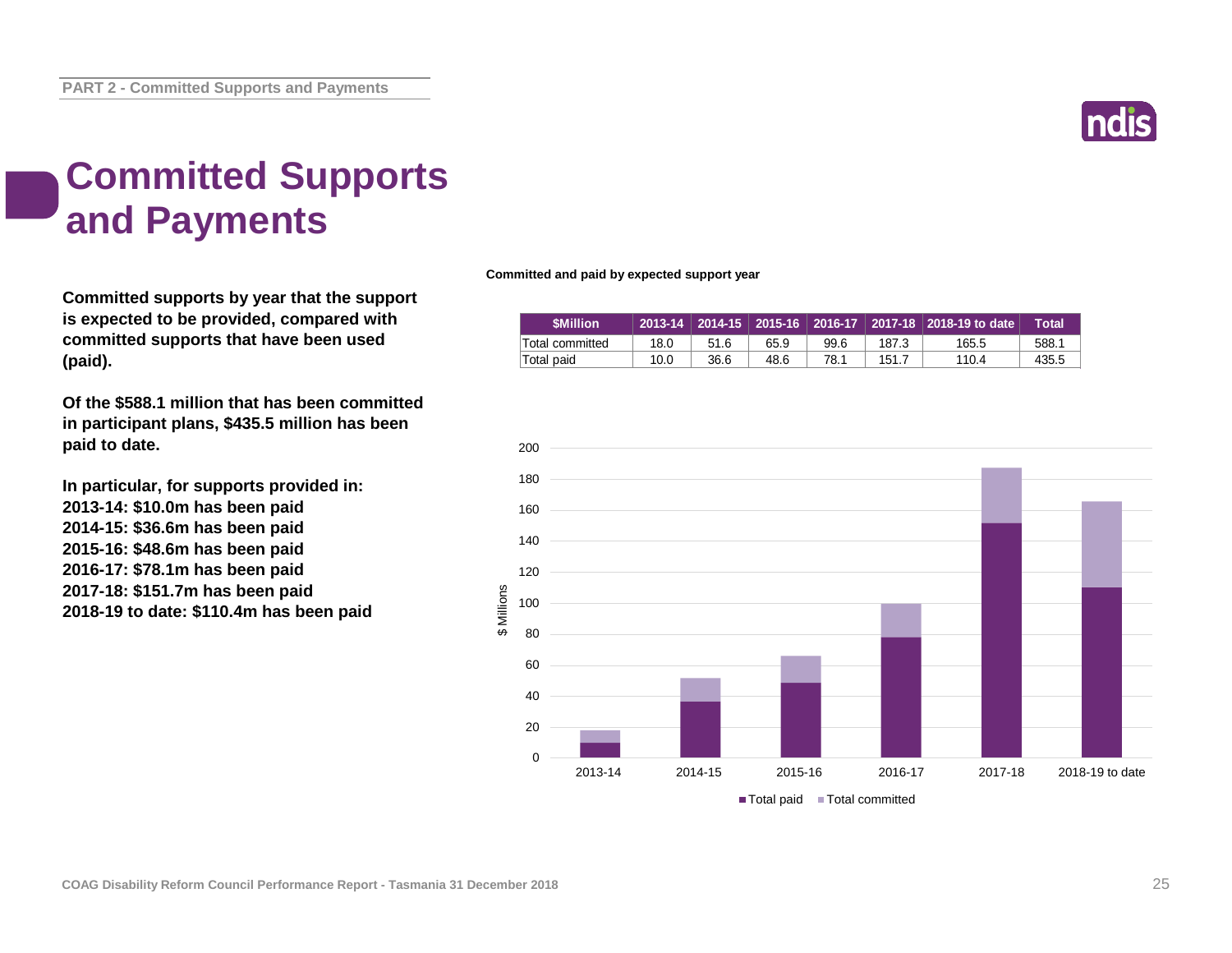

# **Committed Supports by Cost Band**

**As at 2018-19 Q2, the distribution of average annualised committed supports remained consistent with previous quarters. This is the case whether Supported Independent Living (SIL) supports are included or excluded in the figures.**



#### **Distribution of average annualised committed supports by cost band (including SIL)**

**Distribution of average annualised committed supports by cost band (excluding SIL)** 

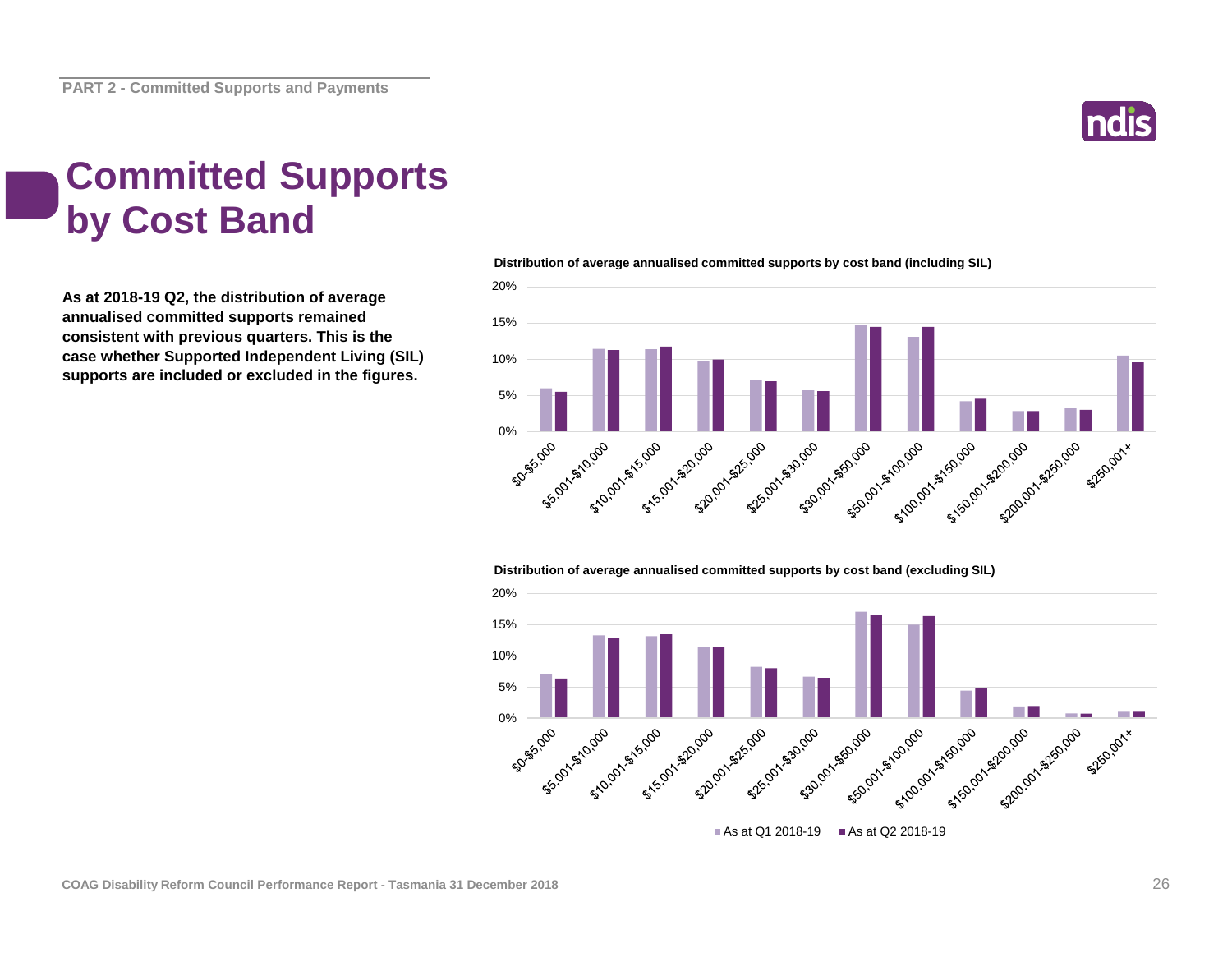

# **Committed Supports by Age Band**

**The average annualised committed supports increase steeply after age 14.**

**Average annualised committed supports by age band**



Note 1: Note: Average annualised committed supports are not shown if there are insufficient data in the group. Note 2: The age eligibility requirements for the NDIS are based on the age as at the access request date. Participants with their initial plan approved aged 65+ have turned 65 since their access request was received.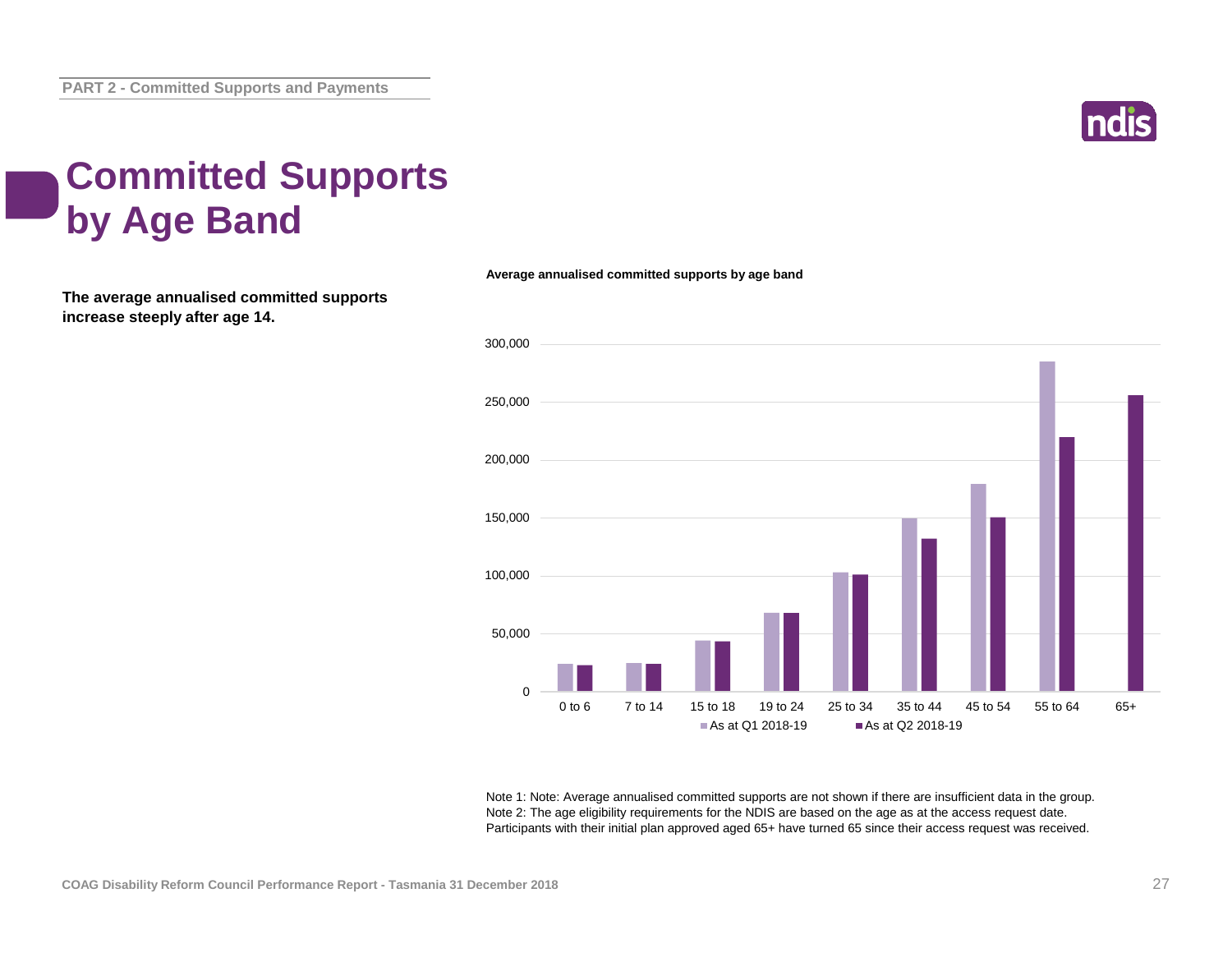

# **Committed Supports by Disability Group**

**Injury and Spinal Cord Injury have the highest average annualised committed supports.**



As at Q1 2018-19  $\blacksquare$  As at Q2 2018-19

**Participants with Cerebral Palsy, Acquired Brain Average annualised committed supports by primary disability group**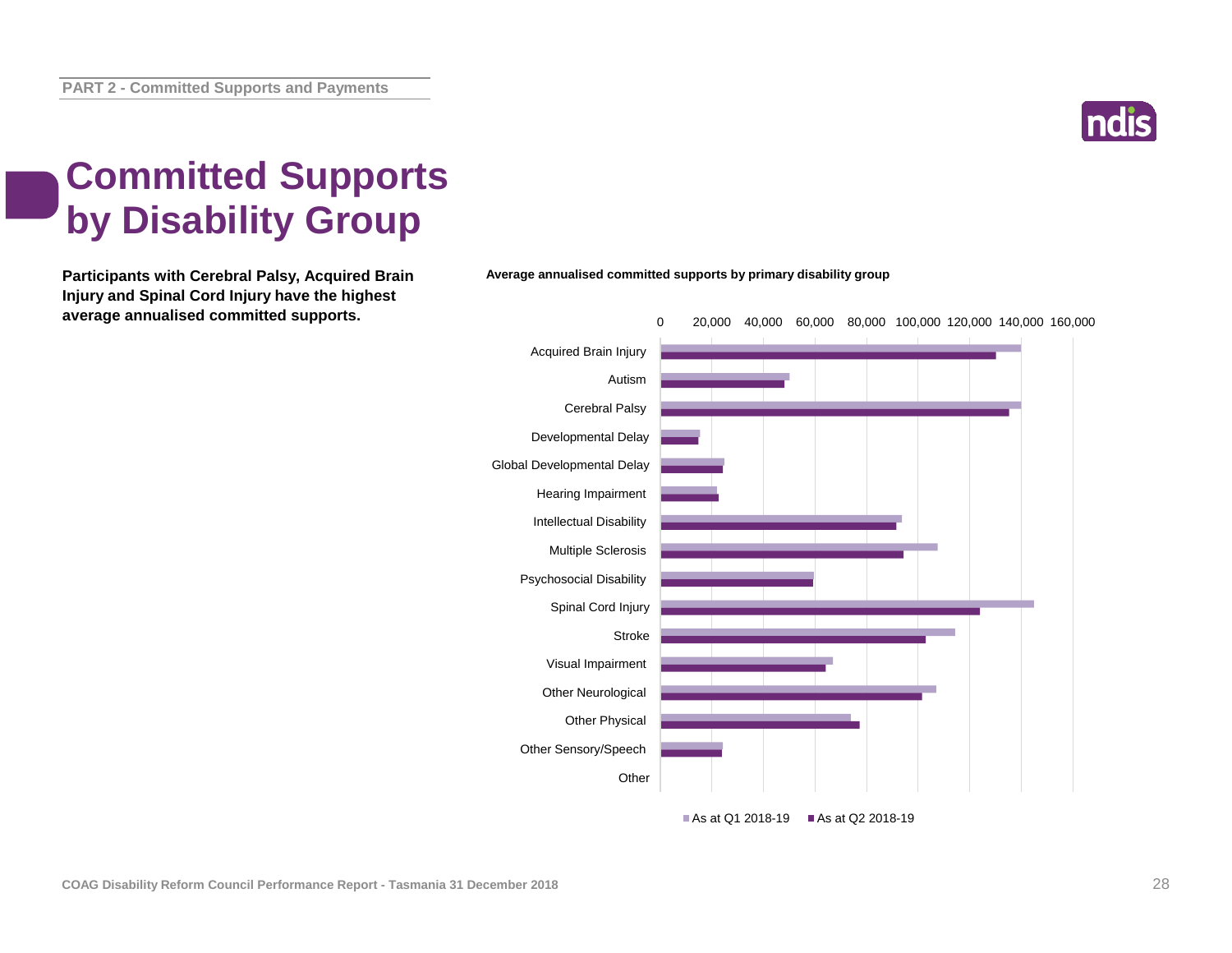

# **Committed Supports by Level of Function**

**The average annualised committed supports generally increase for participants with lower levels of function.**



**Average annualised committed supports by level of function**

#### As at Q1 2018-19  $\blacksquare$  As at Q2 2018-19

Note 1: Average annualised committed supports are not shown if there are insufficient data in the group. Note 2: High, medium and low function is relative within the NDIS population and not comparable to the general population.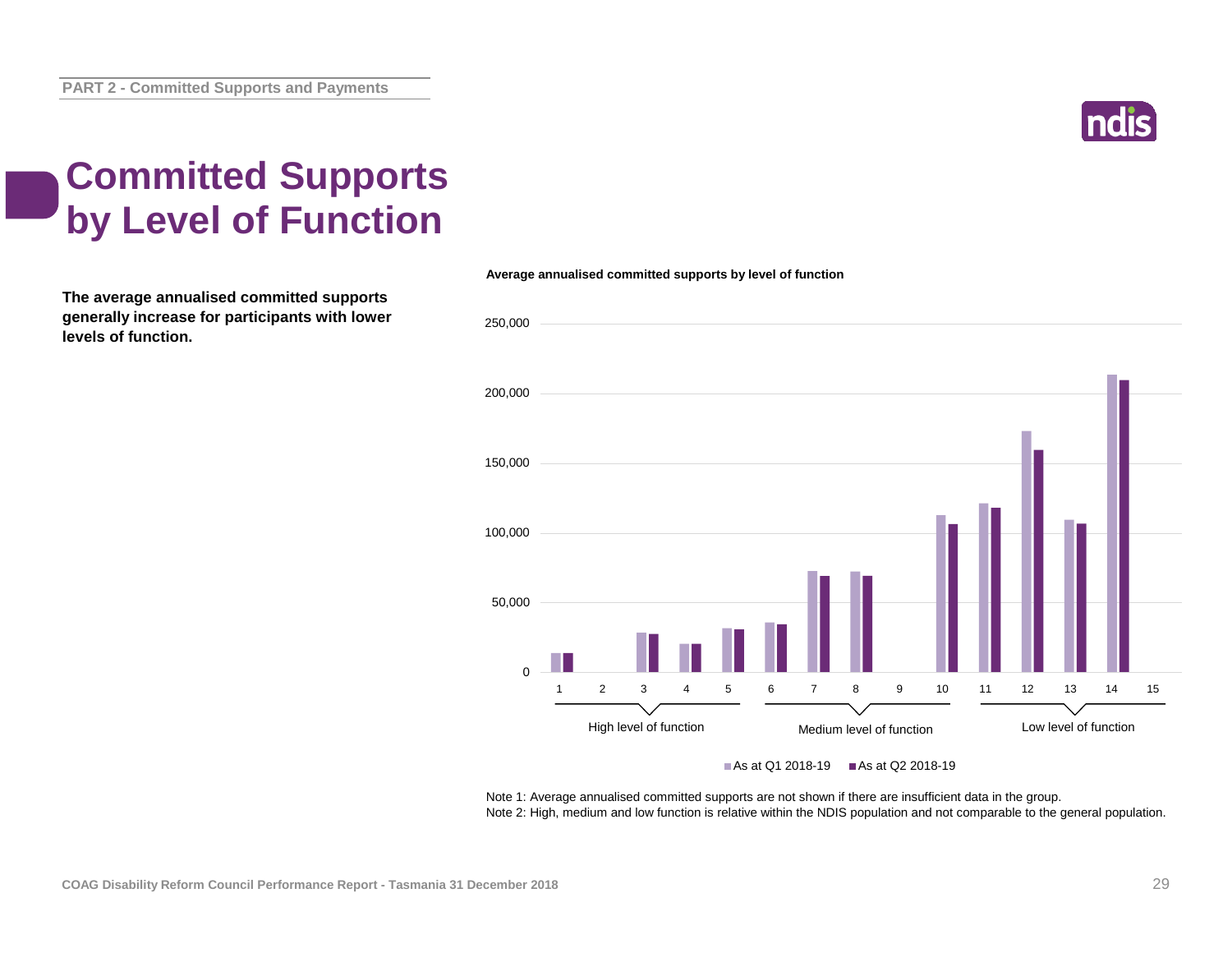

# **Utilisation of Committed Supports**

**Utilisation of committed supports by year that the support was expected to be provided as at 30 September 2018, compared with 31 December 2018.** 

**As there is a lag between when support is provided and when it is paid, the utilisation in 2018-19 will increase.**



**Utilisation of committed supports as at 30 September 2018 and 31 December 2018**

The utilisation of committed supports in 2018-19 will increase further as there is a lag between when support is provided and when it is paid.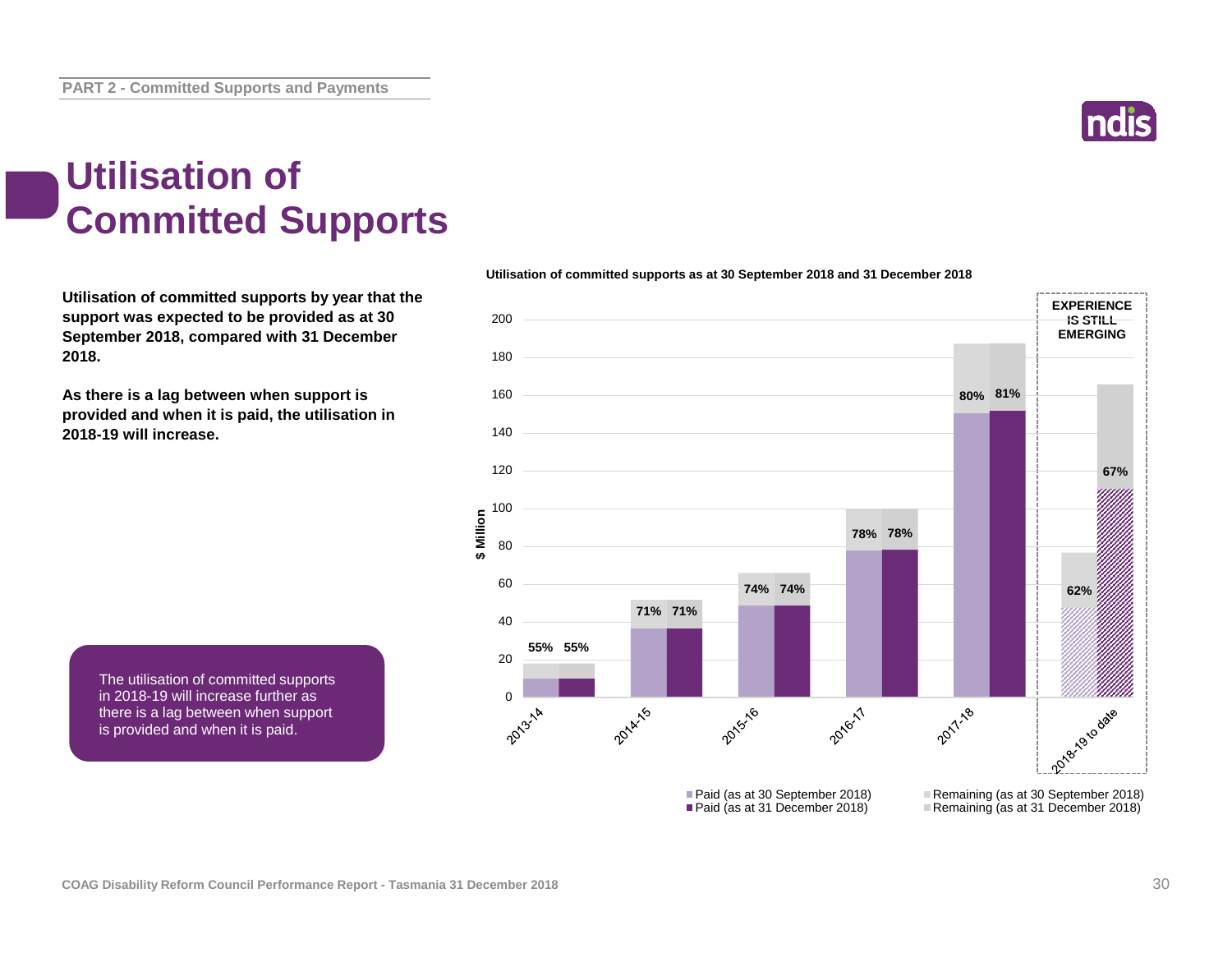# **Providers and Markets**

The scale and extent of the market continues to grow, with a 7% increase in the number of providers during the quarter to 1,334.

29% of approved providers were active in Tasmania at 31 December 2018, and 71% were yet to have evidence of activity.



**Tasmania - 31 December 2018**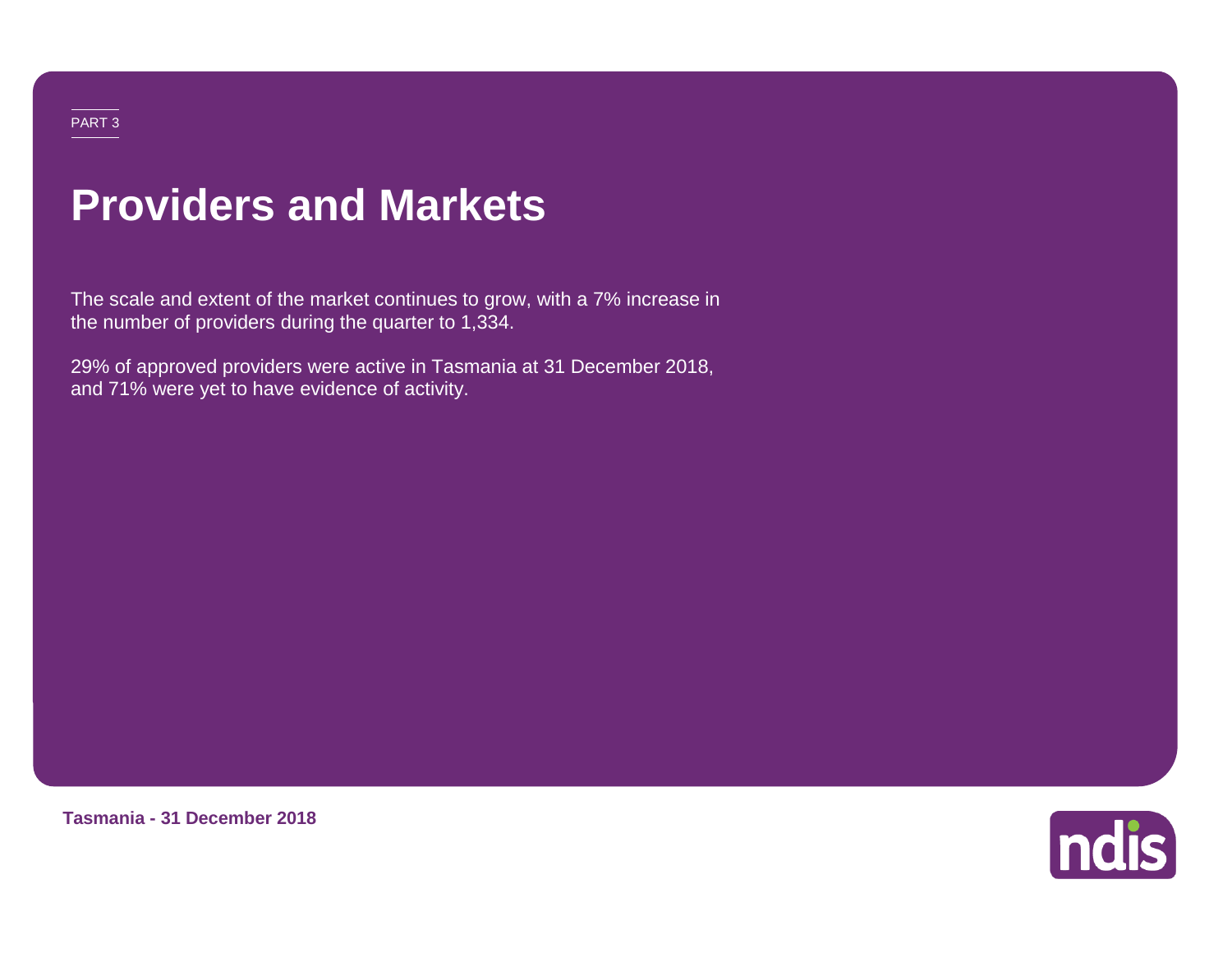# **Summary**

**This section contains information on registered service providers and the market, with key provider and market indicators presented.**

#### **Provider registration**

- **To provide supports to NDIS participants, a service provider is required to register and be approved by the NDIA.**
- **Providers register with the NDIA by submitting a registration request, indicating the types of support (registration groups) they are accredited to provide.**

#### **How providers interact with participants**

- **NDIS participants have the flexibility to choose the providers who support them.**
- **Providers are paid for disability supports and services provided to the participants.**

| 1,334<br><b>APPROVED</b><br>PROVIDERS, 29%<br>OF WHICH WERE<br><b>ACTIVE IN</b><br><b>TASMANIA AT 31</b><br>DECEMBER 2018 | 75-85%<br>OF PAYMENTS<br><b>MADE BY THE</b><br><b>NDIA ARE</b><br><b>RECEIVED BY</b><br>25% OF<br><b>PROVIDERS</b> | 26%<br>OF SERVICE<br><b>PROVIDERS ARE</b><br><b>INDIVIDUALS/SOLE</b><br><b>TRADERS</b> | <b>ASSISTANCE</b><br><b>PRODUCTS FOR</b><br>PERSONAL CARE AND<br><b>SAFETY HAS THE</b><br><b>HIGHEST NUMBER OF</b><br><b>APPROVED SERVICE</b><br>PROVIDERS,<br><b>FOLLOWED BY</b><br><b>THERAPEUTIC</b><br><b>SUPPORTS AND</b><br>PERSONAL MOBILITY<br><b>EQUIPMENT</b> |
|---------------------------------------------------------------------------------------------------------------------------|--------------------------------------------------------------------------------------------------------------------|----------------------------------------------------------------------------------------|-------------------------------------------------------------------------------------------------------------------------------------------------------------------------------------------------------------------------------------------------------------------------|
|                                                                                                                           |                                                                                                                    |                                                                                        |                                                                                                                                                                                                                                                                         |



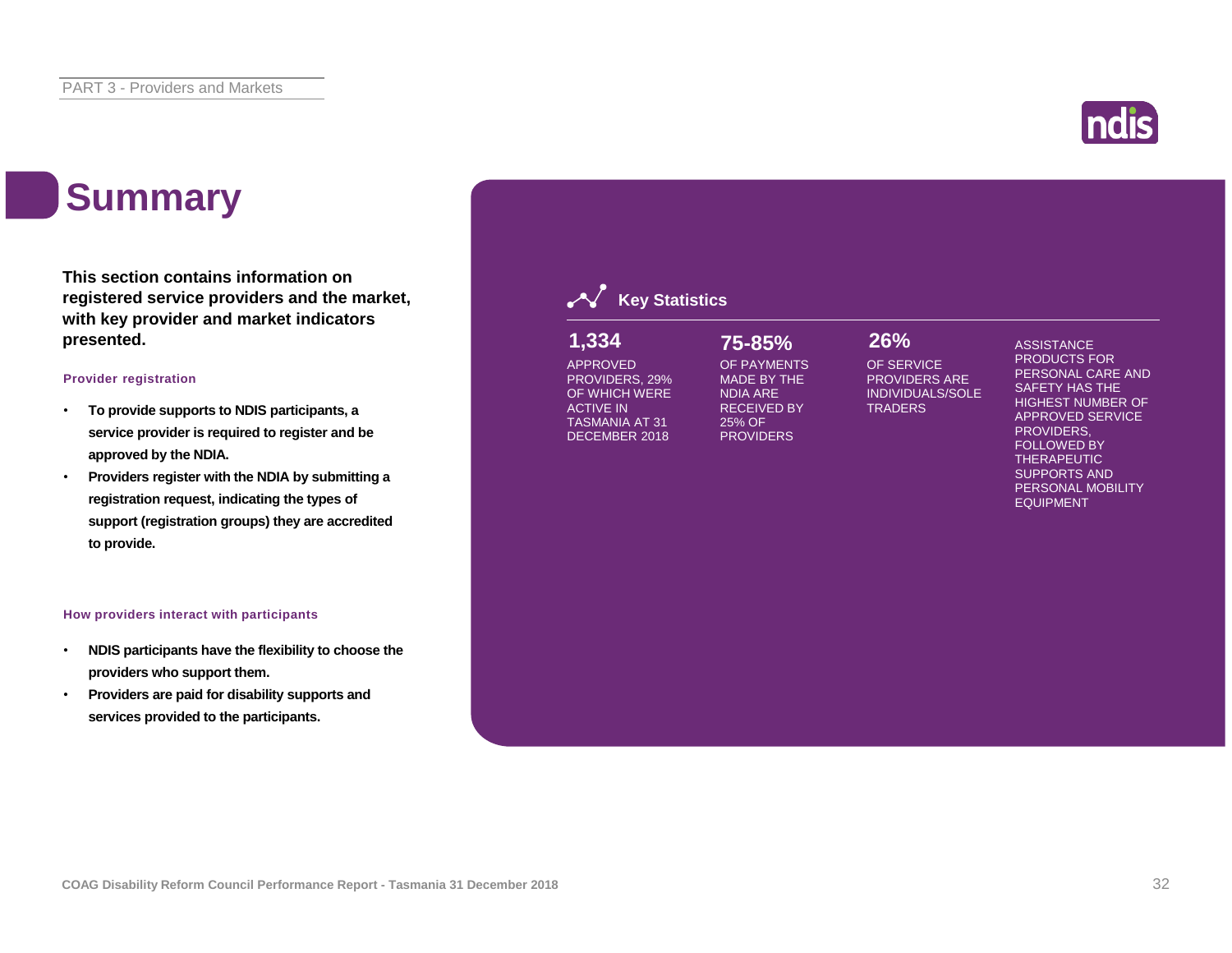### **Providers over time**

**As at 31 December 2018, there were 1,334 Approved providers over time by type of provider registered service providers, of which 345 were individual/sole trader operated businesses and 989 were companies or organisations.**



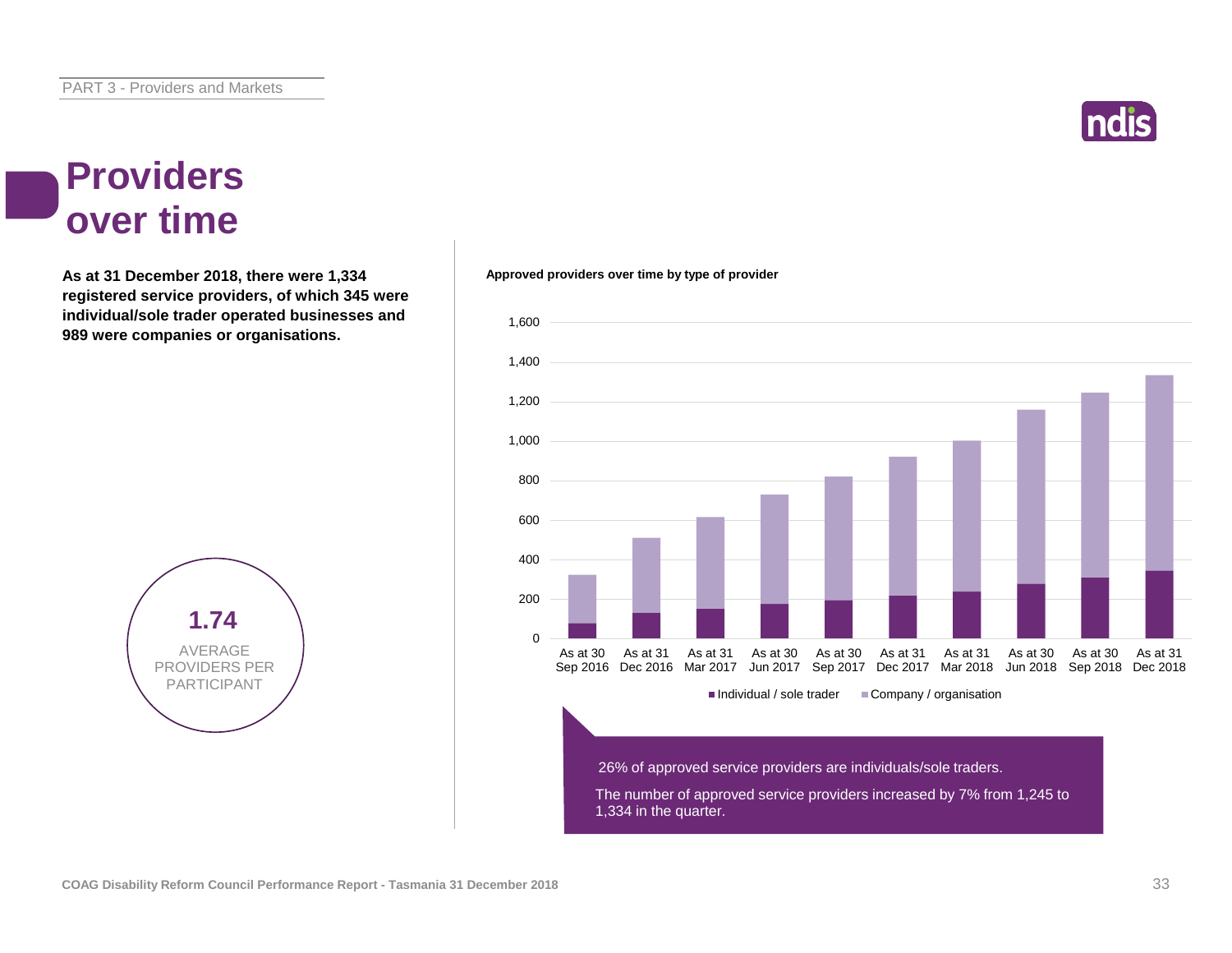

**Active (29%)**

## **Proportion of Active Providers**

**Change in the activity status of providers.**

**As at 31 December 2018, 29% of providers were active and 71% were yet to have evidence of activity. Of all providers, 110 began delivering new supports in the quarter.**





**Not yet active (71%)**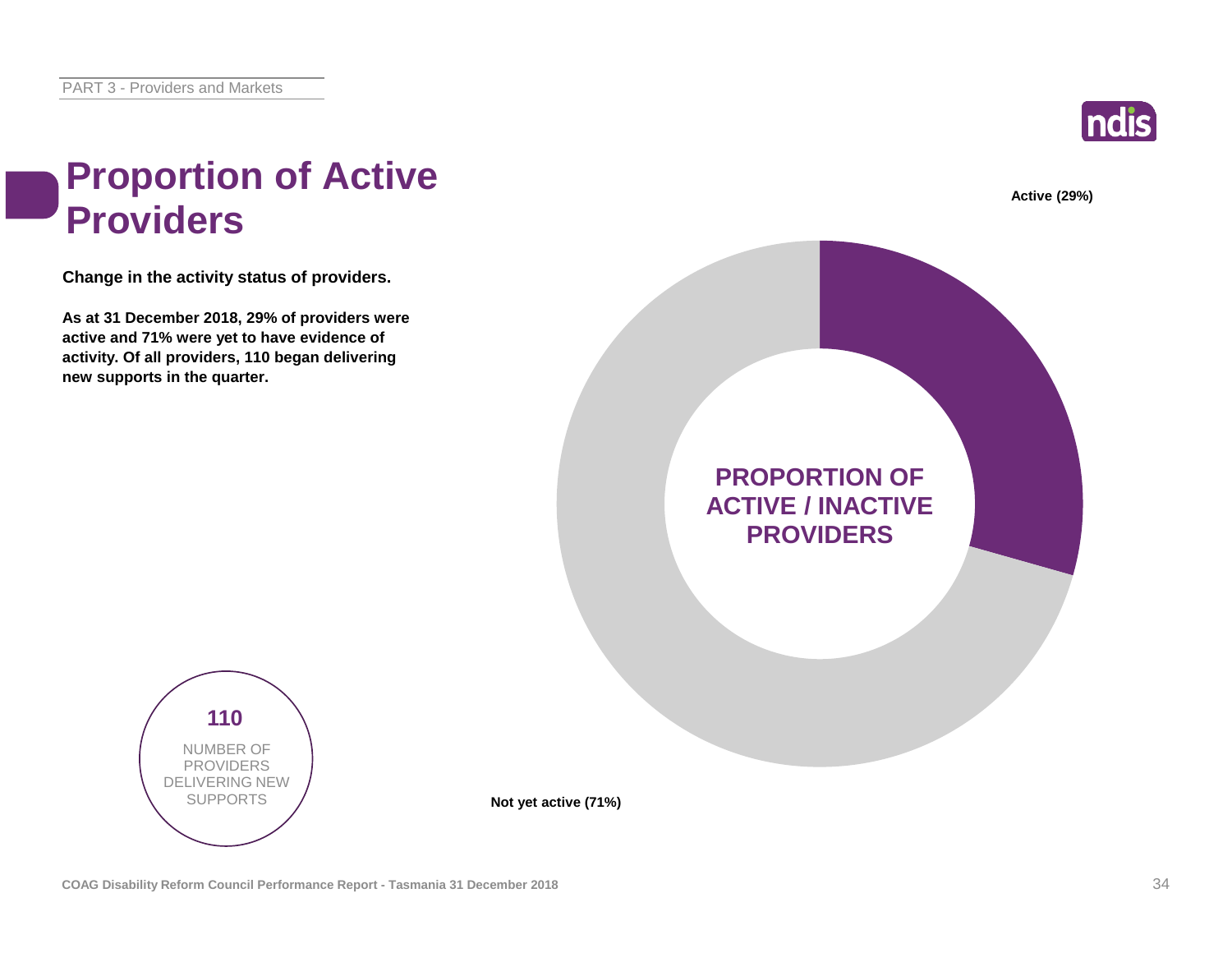

# **Approved Registration groups**

**The number of approved providers has** *Approved providers by registration group and percentage change over the quarter***<br>
<b>Approved providers** by registration group and percentage change over the quarter **increased for most registration groups over the quarter.**

**The registration groups with the largest numbers of approved providers continue to grow:**

**• Assistance products for personal care and safety: from 381 to 407 (7% increase)**

**• Therapeutic Supports: from 286 to 303 (6% increase)**

**• Personal Mobility Equipment: from 253 to 275 (9% increase)**

**• Assistive equipment for recreation: from 206 to 223 (8% increase)**

**• Household Tasks: from 171 to 191 (12% increase)**



As at 31 December 2018 As at 30 September 2018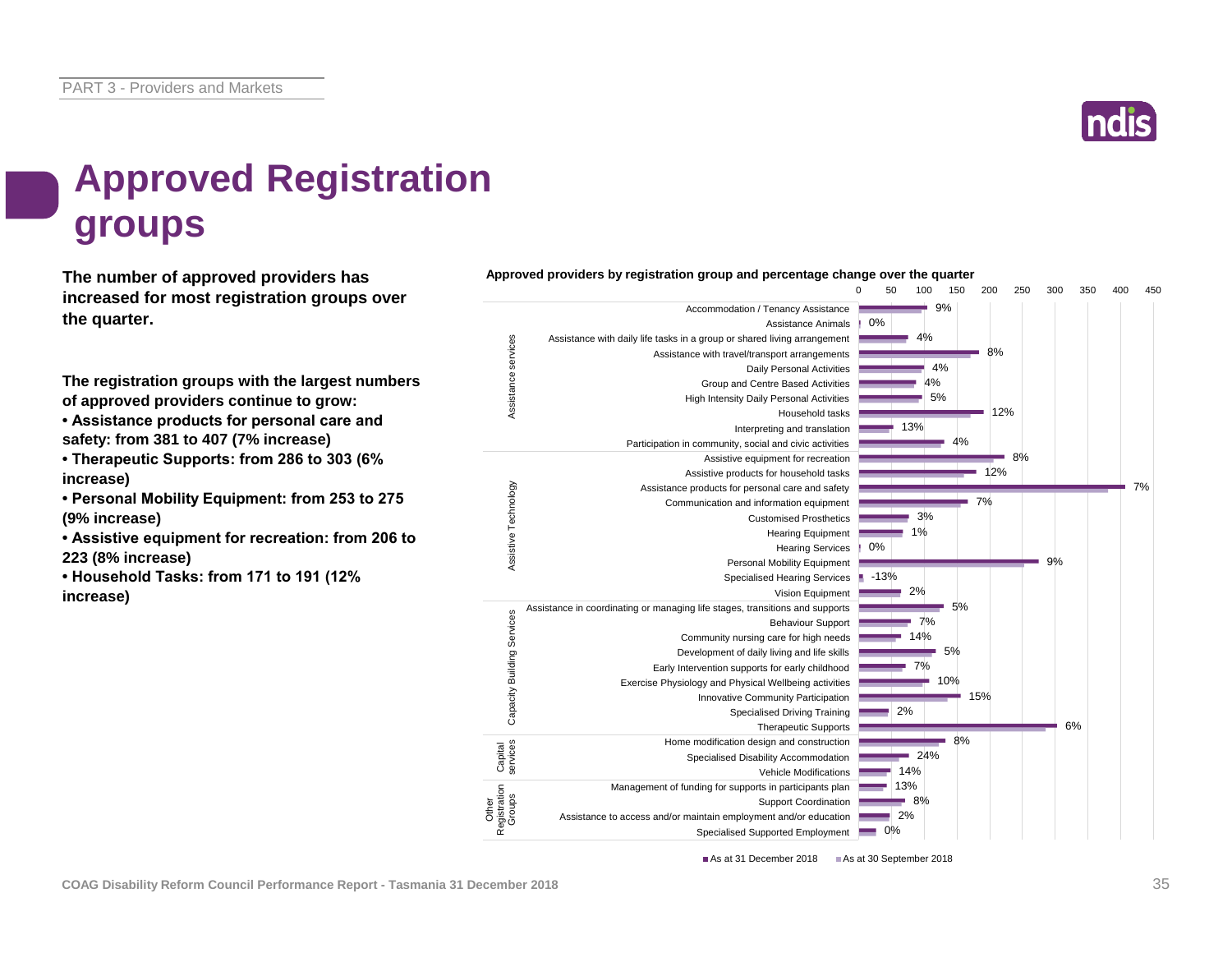

# **Active Registration groups**

**The number of providers active in each registration group has increased for most registration groups over the quarter.**

**The registration groups with the largest numbers of active providers continue to grow:**

**• Therapeutic Supports: from 150 to 159 (6% increase)**

**• Assistance in coordinating or managing life stages, transitions and supports: from 76 to 85 (12% increase)**

**• Participation in community, social and civic activities: from 77 to 82 (6% increase)**

**• Assistance products for personal care and safety: from 60 to 73 (22% increase)**

**• Daily Personal Activities: from 65 to 68 (5% increase)**



**Active providers by registration group and percentage change over the quarter**

As at 31 December 2018 As at 30 September 2018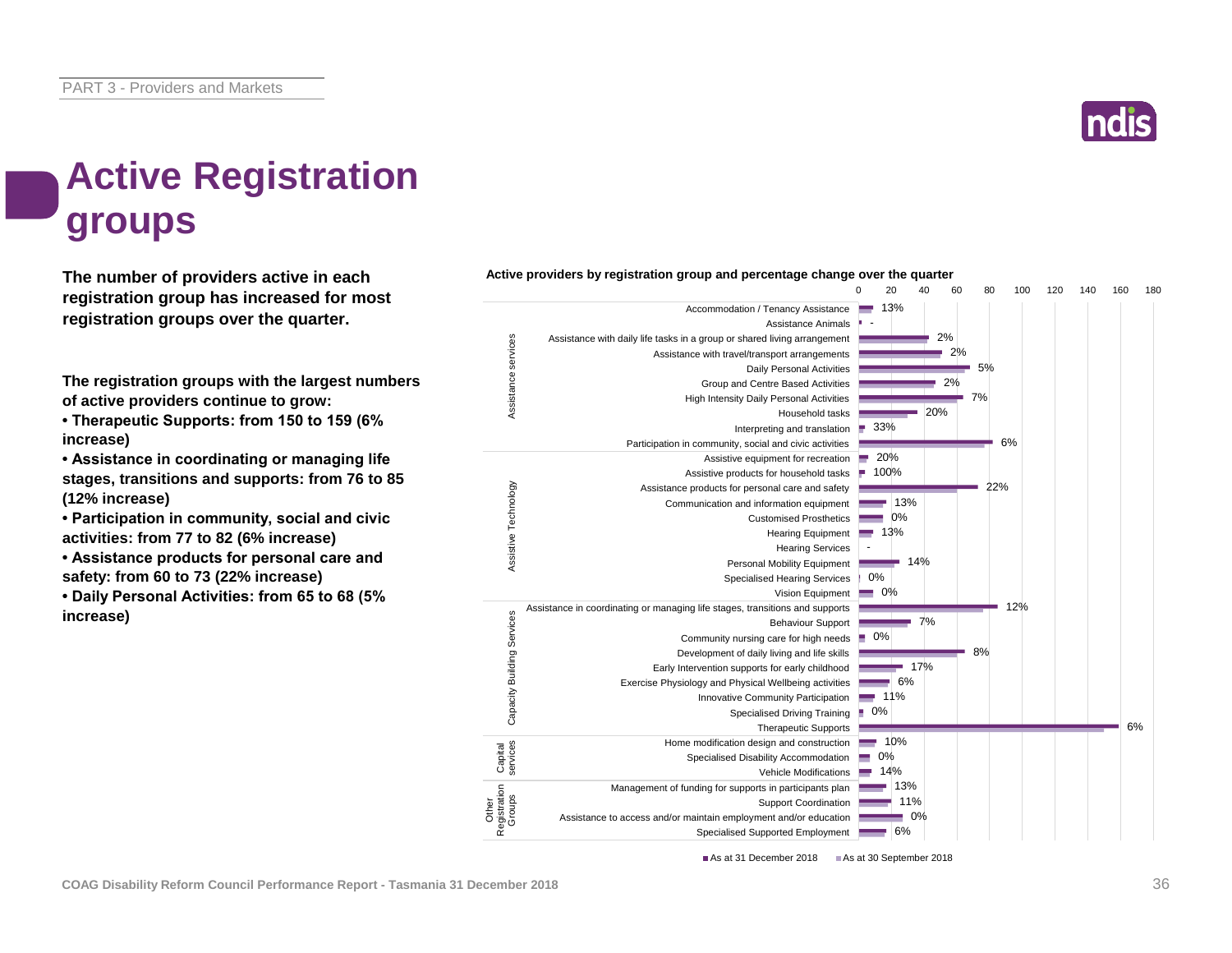

# **Market share of top providers**

**25% of service providers received 75-85% of the dollars paid for major registration groups.**



**Market share of the top 25% of providers by registration group.**

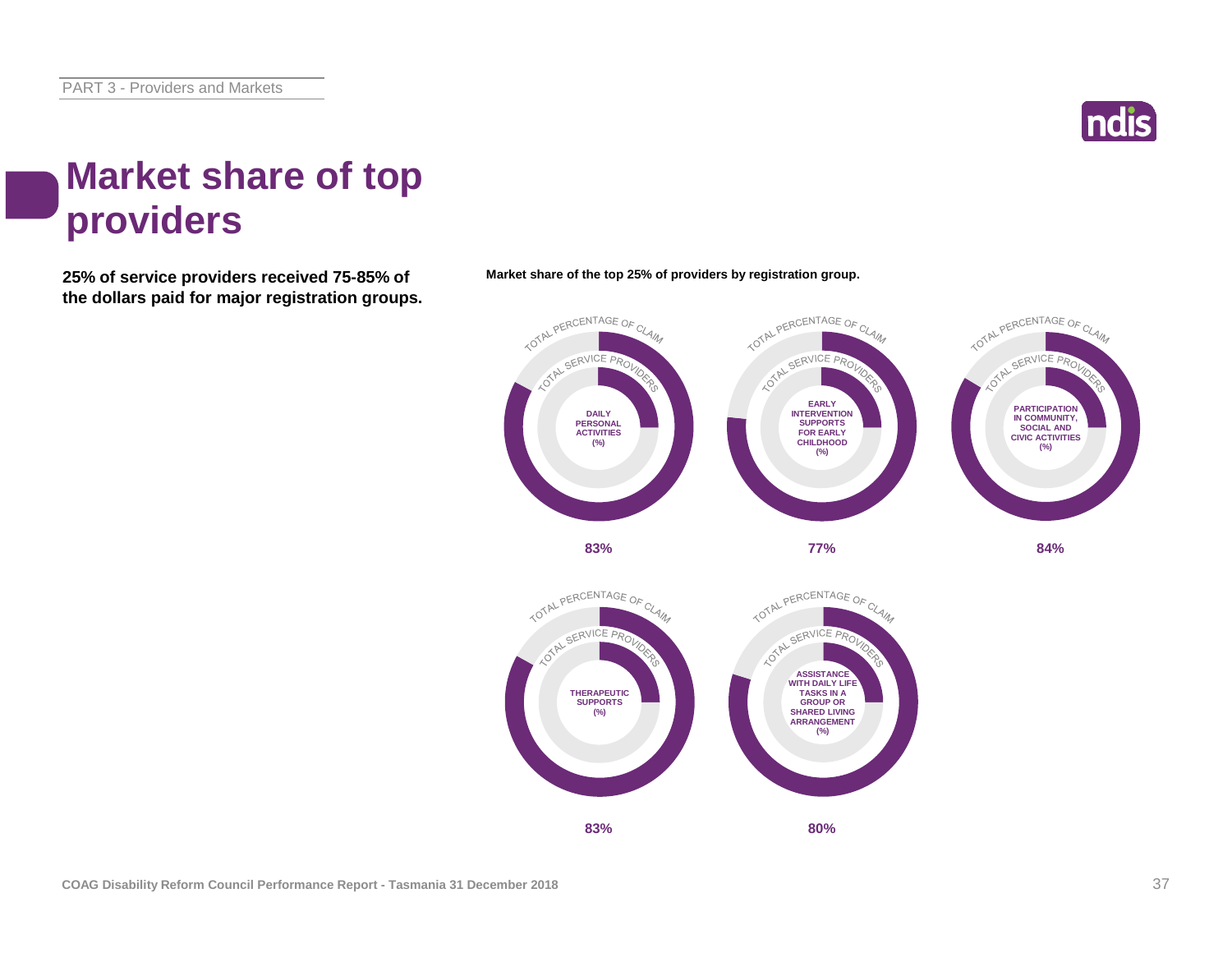# **Information, Linkages and Capacity Building**

Information, Linkages and Capacity Building was covered in the national version of the COAG Quarterly Performance Report.

**Tasmania - 31 December 2018**

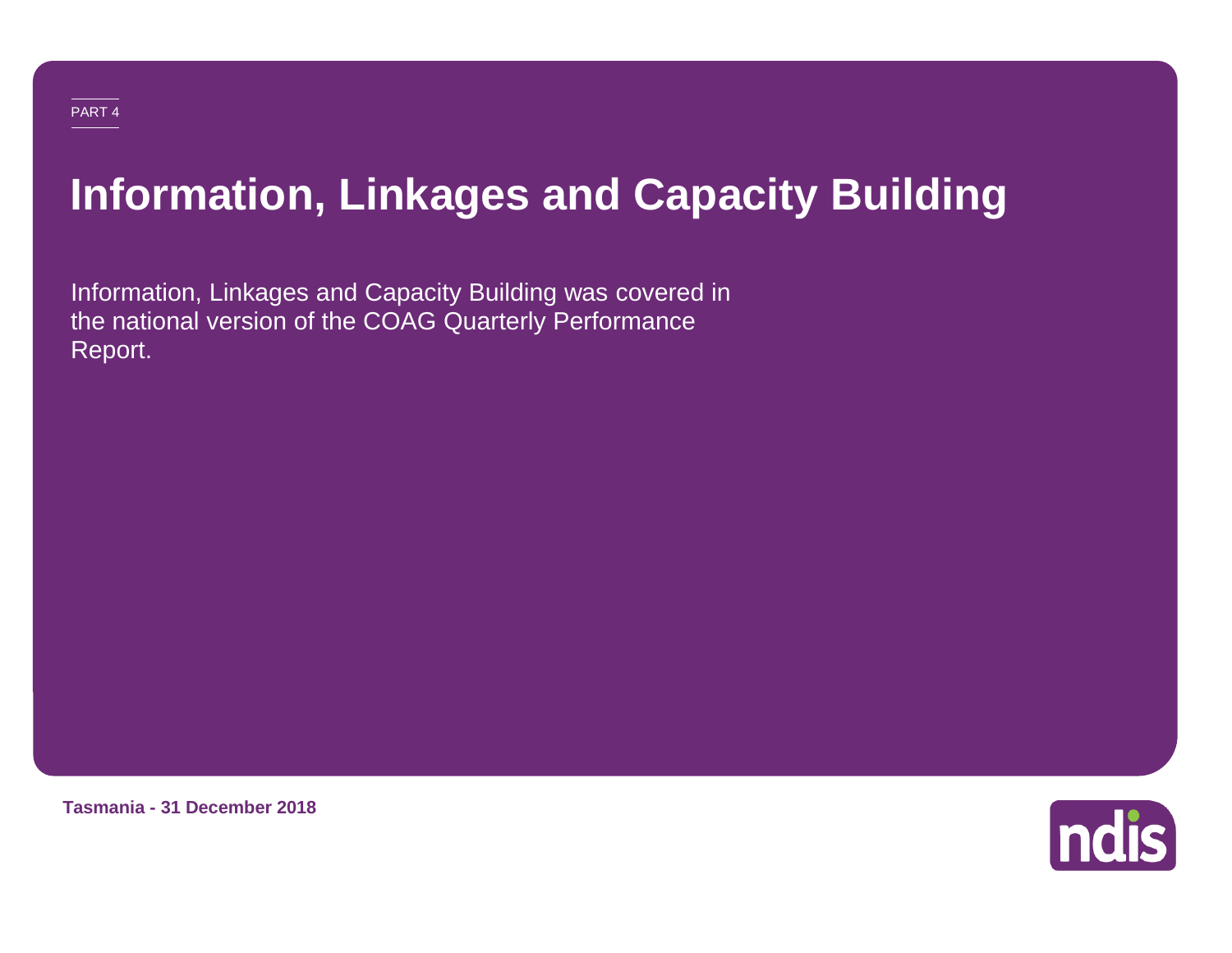### PART 5

# **Mainstream Interface**

The proportion of participants entering in the current quarter and accessing mainstream services is slightly lower compared to prior quarters.

**Tasmania - 31 December 2018**

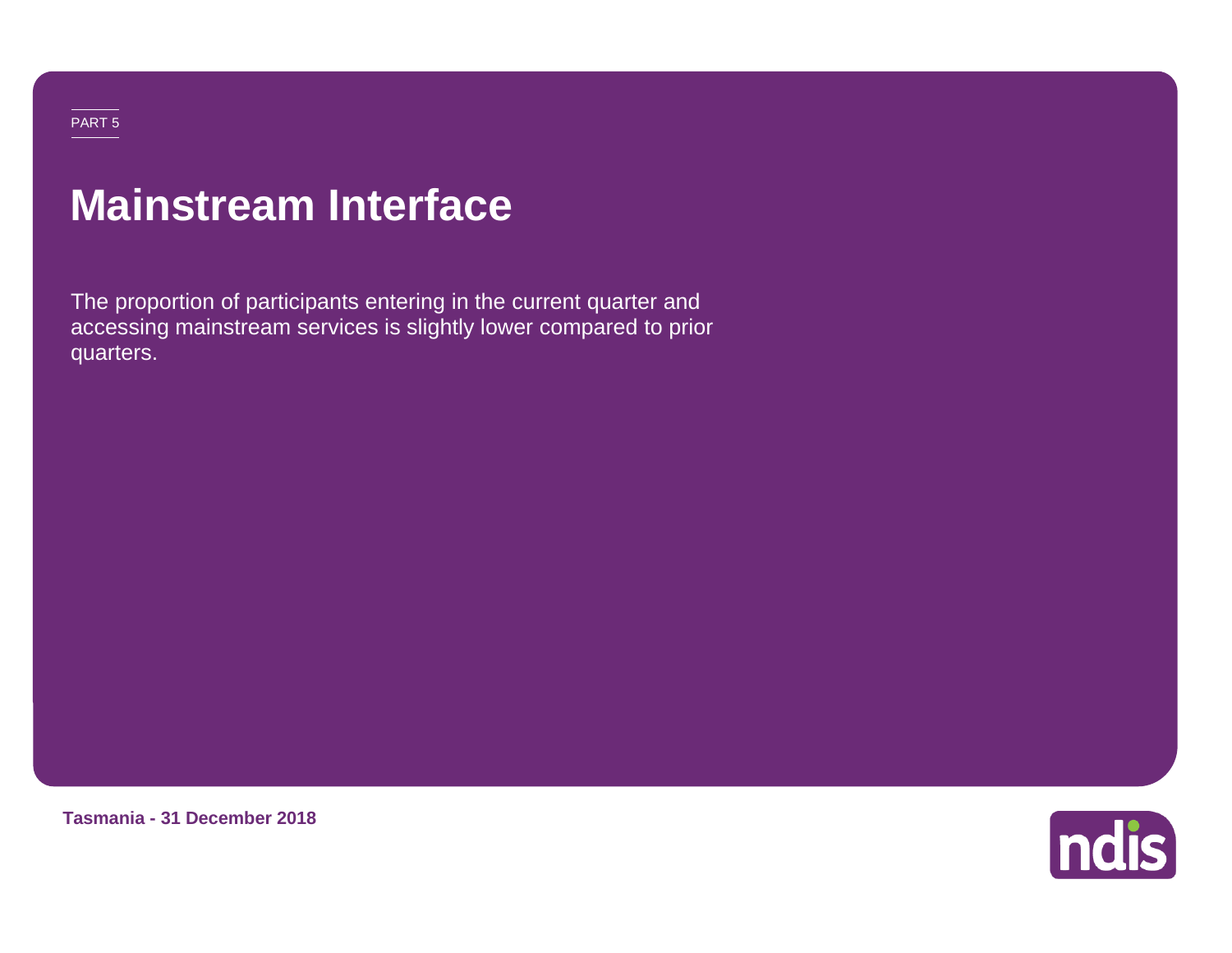

### **Mainstream Interface**

**94% of active participants with a plan approved in 2018-19 Q2 access mainstream services, a decrease from prior quarters. Participants are accessing mainstream services predominantly for health and wellbeing, lifelong learning and daily activities.**